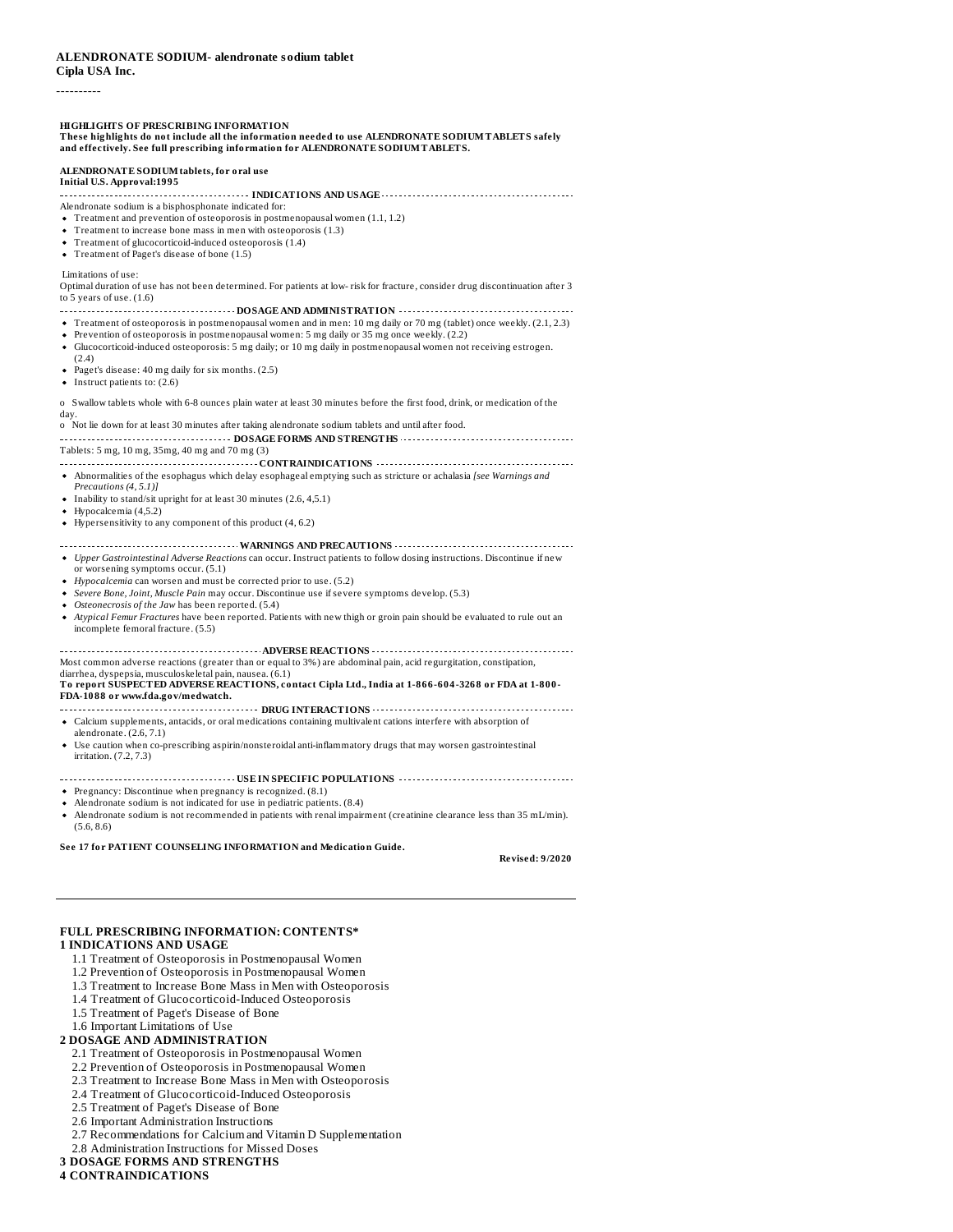## **5 WARNINGS AND PRECAUTIONS**

- 5.1 Upper Gastrointestinal Adverse Reactions
- 5.2 Mineral Metabolism
- 5.3 Musculoskeletal Pain
- 5.4 Osteonecrosis of the Jaw
- 
- 5.5 Atypical Subtrochanteric and Diaphyseal Femoral Fractures
- 5.6 Renal Impairment
- 5.7 Glucocorticoid-Induced Osteoporosis
- **6 ADVERSE REACTIONS**
- 6.1 Clinical trials Experience
- 6.2 Post-Marketing Experience **7 DRUG INTERACTIONS**
- 7.1 Calcium Supplements/Antacids
- 7.2 Aspirin
- 7.3 Nonsteroidal Anti-Inflammatory Drugs
- **8 USE IN SPECIFIC POPULATIONS**
	- 8.1 Pregnancy
	- 8.2 Lactation
- 8.4 Pediatric Use
- 8.5 Geriatric Use
- 8.6 Renal Impairment
- 8.7 Hepatic Impairment
- **10 OVERDOSAGE**

### **11 DESCRIPTION**

## **12 CLINICAL PHARMACOLOGY**

- 12.1 Mechanism of Action 12.2 Pharmacodynamics
- 12.3 Pharmacokinetics

## **13 NONCLINICAL TOXICOLOGY**

- 13.1 Carcinogenesis, Mutagenesis, Impairment of Fertility
- 13.2 Animal Toxicology and/or Pharmacology

### **14 CLINICAL STUDIES**

- 14.1 Treatment of Osteoporosis in Postmenopausal Women
- 14.2 Prevention of Osteoporosis in Postmenopausal Women
- 14.3 Treatment to Increase Bone Mass in Men with Osteoporosis
- 14.4 Treatment of Glucocorticoid-Induced Osteoporosis
- 14.5 Treatment of Paget's Disease of Bone
- **16 HOW SUPPLIED/STORAGE AND HANDLING**

### **17 PATIENT COUNSELING INFORMATION**

- 17.1 Osteoporosis Recommendations, Including Calcium and Vitamin D Supplementation
- 17.2 Dosing Instructions
- \* Sections or subsections omitted from the full prescribing information are not listed.

#### **FULL PRESCRIBING INFORMATION**

### **1 INDICATIONS AND USAGE**

#### **1.1 Treatment of Osteoporosis in Postmenopausal Women**

Alendronate sodium tablets, USP are indicated for the treatment of osteoporosis in postmenopausal women. In postmenopausal women, alendronate sodium tablets, USP increases bone mass and reduces the incidence of fractures, including those of the hip and spine (vertebral compression fractures). *[See Clinical Studies (14.1).]*

#### **1.2 Prevention of Osteoporosis in Postmenopausal Women**

Alendronate sodium tablets, USP are indicated for the prevention of postmenopausal osteoporosis *[see Clinical Studies (14.2)].*

#### **1.3 Treatment to Increas e Bone Mass in Men with Osteoporosis**

Alendronate sodium tablets, USP are indicated for treatment to increase bone mass in men with osteoporosis *[see Clinical Studies (14.3)].*

## **1.4 Treatment of Glucocorticoid-Induced Osteoporosis**

Alendronate sodium tablets, USP are indicated for the treatment of glucocorticoid-induced osteoporosis in men and women receiving glucocorticoids in a daily dosage equivalent to 7.5 mg or greater of prednisone and who have low bone mineral density *[see Clinical Studies (14.4)].*

#### **1.5 Treatment of Paget's Dis eas e of Bone**

Alendronate sodium tablets, USP are indicated for the treatment of Paget's disease of bone in men and women. Treatment is indicated in patients with Paget's disease of bone who have alkaline phosphatase at least two times the upper limit of normal, or those who are symptomatic, or those at risk for future complications from their disease. *[See Clinical Studies (14.5).]*

#### **1.6 Important Limitations of Us e**

The optimal duration of use has not been determined. The safety and effectiveness of alendronate sodium for the treatment of osteoporosis are based on clinical data of four years duration. All patients on bisphosphonate therapy should have the need for continued therapy re-evaluated on a periodic basis. Patients at low-risk for fracture should be considered for drug discontinuation after 3 to 5 years of use. Patients who discontinue therapy should have their risk for fracture re-evaluated periodically.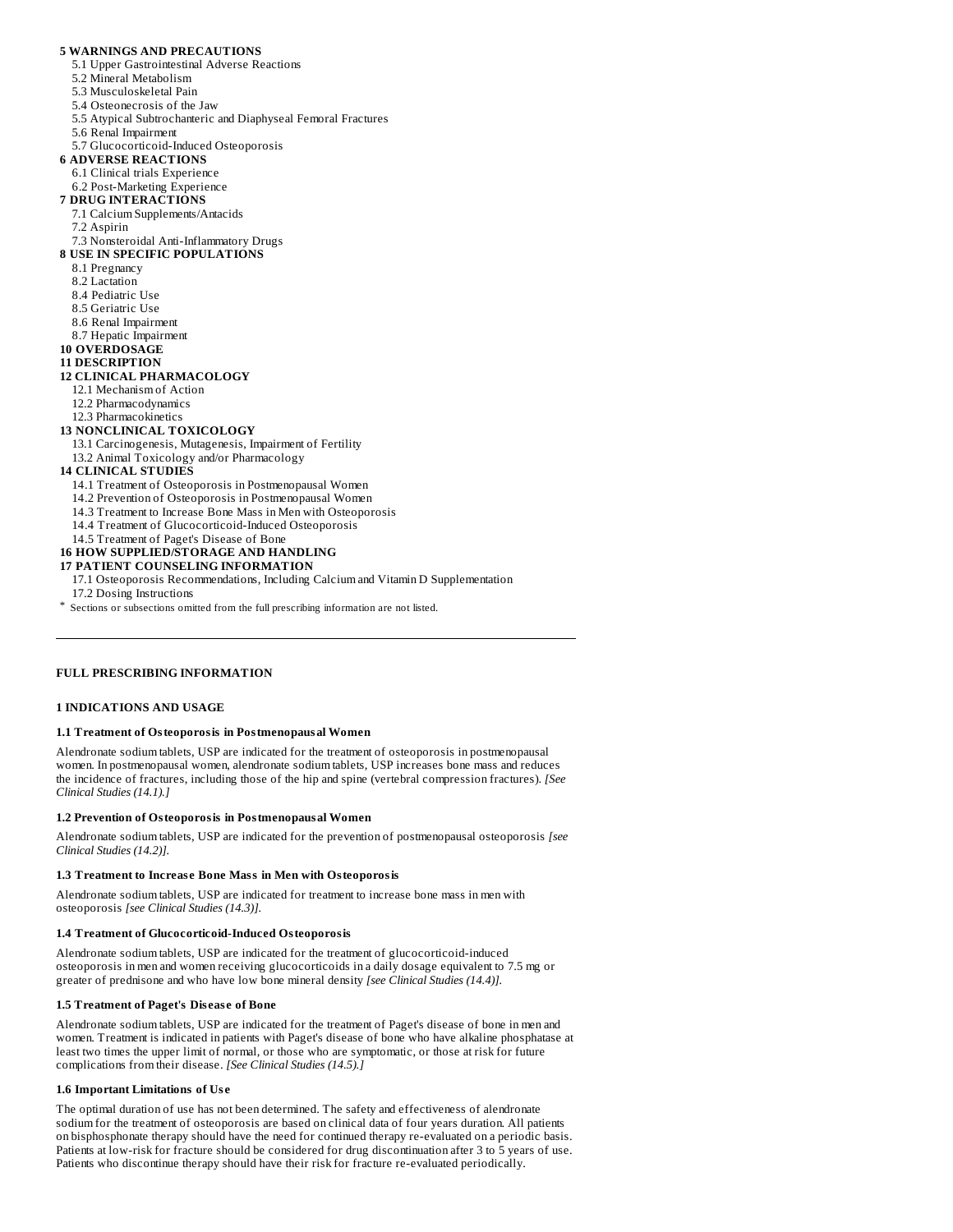## **2 DOSAGE AND ADMINISTRATION**

### **2.1 Treatment of Osteoporosis in Postmenopausal Women**

The recommended dosage is:

●one 70 mg tablet once weekly

or

●one 10 mg tablet once daily

## **2.2 Prevention of Osteoporosis in Postmenopausal Women**

The recommended dosage is:

• one 35 mg tablet once weekly

or

• one 5 mg tablet once daily

### **2.3 Treatment to Increas e Bone Mass in Men with Osteoporosis**

The recommended dosage is:

• one 70 mg tablet once weekly

or

• one 10 mg tablet once daily

### **2.4 Treatment of Glucocorticoid-Induced Osteoporosis**

The recommended dosage is one 5 mg tablet once daily, except for postmenopausal women not receiving estrogen, for whom the recommended dosage is one 10 mg tablet once daily.

#### **2.5 Treatment of Paget's Dis eas e of Bone**

The recommended treatment regimen is 40 mg once a day for six months.

*Re-treatment of Paget's Disease*

Re-treatment with alendronate sodium tablets, may be considered, following a six-month post-treatment evaluation period in patients who have relapsed, based on increases in serum alkaline phosphatase, which should be measured periodically. Re-treatment may also be considered in those who failed to normalize their serum alkaline phosphatase.

### **2.6 Important Administration Instructions**

Instruct patients to do the following:

- Take alendronate sodium tablets *at least* one-half hour before the first food, beverage, or medication of the day with plain water only *[see Patient Counseling Information (17.2)].* Other beverages (including mineral water), food, and some medications are likely to reduce the absorption of alendronate sodium tablets *[see Drug Interactions (7.1)].* Waiting less than 30 minutes, or taking alendronate sodium tablets with food, beverages (other than plain water) or other medications will lessen the effect of alendronate sodium tablets, by decreasing its absorption into the body.
- Take alendronate sodium tablets upon arising for the day. To facilitate delivery to the stomach and thus reduce the potential for esophageal irritation, an alendronate sodium tablet should be swallowed with a full glass of water (6-8 ounces). Patients should not lie down for at least 30 minutes and until after their first food of the day. Alendronate sodium tablets should not be taken at bedtime or before arising for the day. Failure to follow these instructions may increase the risk of esophageal adverse experiences *[see Warnings and Precautions (5.1) and Patient Counseling Information (17.2)]* .

### **2.7 Recommendations for Calcium and Vitamin D Supplementation**

Instruct patients to take supplemental calcium if dietary intake is inadequate *[see Warnings and Precautions (5.2)]*. Patients at increased risk for vitamin D insufficiency (e.g., over the age of 70 years, nursing home-bound, or chronically ill) may need vitamin D supplementation. Patients with gastrointestinal malabsorption syndromes may require higher doses of vitamin D supplementation and measurement of 25-hydroxyvitamin D should be considered.

Patients treated with glucocorticoids should receive adequate amounts of calcium and vitamin D.

### **2.8 Administration Instructions for Miss ed Dos es**

If a once-weekly dose of alendronate sodium tablets is missed, instruct patients to take one dose on the morning after they remember. They should not take two doses on the same day but should return to taking one dose once a week, as originally scheduled on their chosen day*.*

## **3 DOSAGE FORMS AND STRENGTHS**

Alendronate Sodium Tablets, USP 5 mg are white, circular, biconvex tablets debossed with 'C234' on one side and plain on the other side.

Alendronate Sodium Tablets, USP 10 mg are white, oval shaped, biconvex tablets debossed with 'C235' on one side and plain on the other side.

Alendronate Sodium Tablets, USP 35 mg are white, capsule shaped, biconvex tablets debossed with 'C223' on one side and plain on the other side.

Alendronate Sodium Tablets, USP 40 mg are white, circular, biconvex tablets debossed with 'C236' on one side and plain on the other side.

Alendronate Sodium Tablets, USP 70 mg are white, capsule shaped, biconvex tablets debossed with 'C224' on one side and plain on the other side.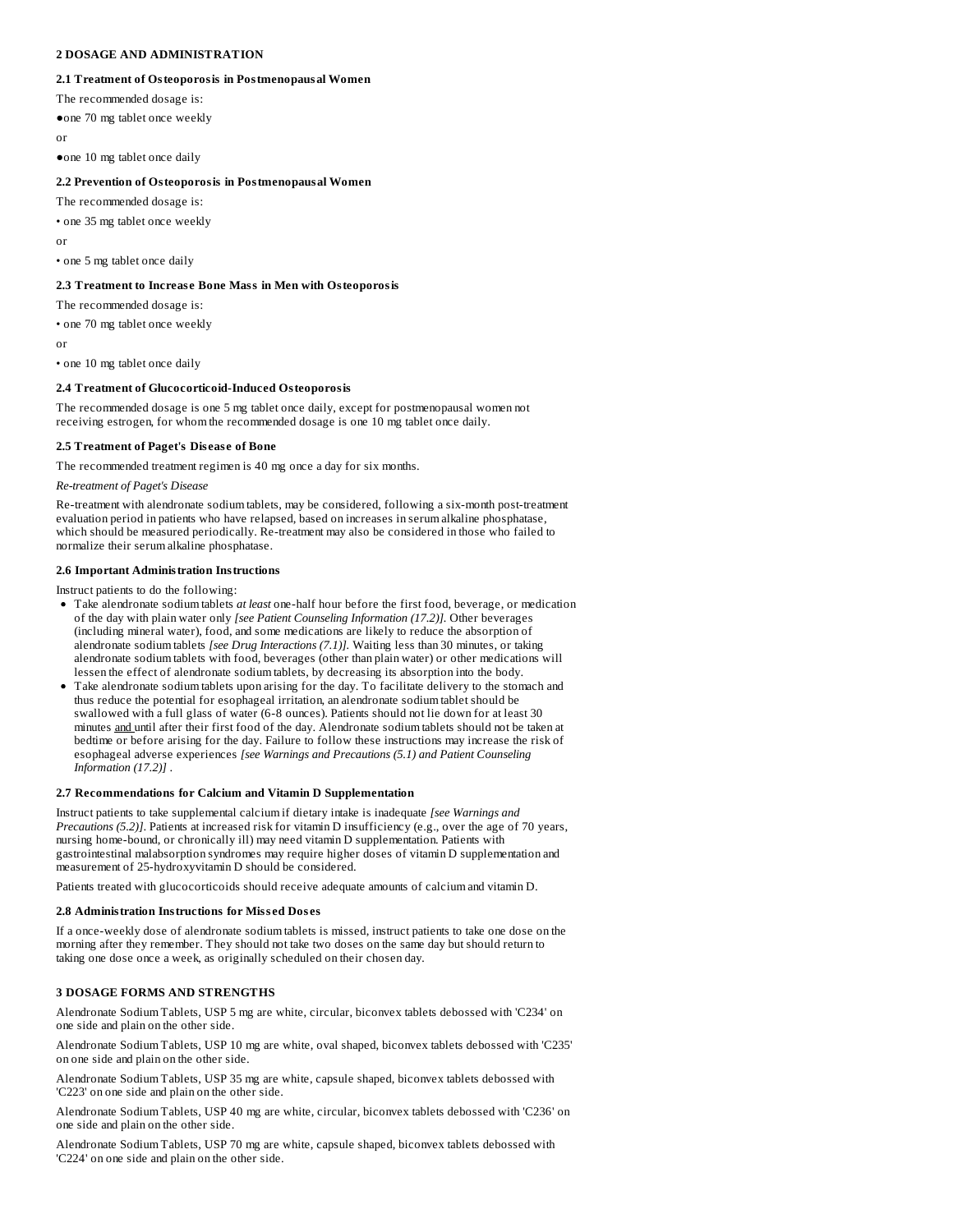## **4 CONTRAINDICATIONS**

Alendronate sodium tablets are contraindicated in patients with the following conditions:

- Inability to stand or sit upright for at least 30 minutes *[see Dosage and Administration (2.6); Warnings and Precautions (5.1)]*
- Hypocalcemia *[see Warnings and Precautions (5.2)]*
- Hypersensitivity to any component of this product. Hypersensitivity reactions including urticaria and angioedema have been reported *[see Adverse Reactions (6.2)]* .

## **5 WARNINGS AND PRECAUTIONS**

#### **5.1 Upper Gastrointestinal Advers e Reactions**

Alendronate sodium, like other bisphosphonates administered orally, may cause local irritation of the upper gastrointestinal mucosa. Because of these possible irritant effects and a potential for worsening of the underlying disease, caution should be used when alendronate sodium is given to patients with active upper gastrointestinal problems (such as known Barrett's esophagus, dysphagia, other esophageal diseases, gastritis, duodenitis, or ulcers).

Esophageal adverse experiences, such as esophagitis, esophageal ulcers and esophageal erosions, occasionally with bleeding and rarely followed by esophageal stricture or perforation, have been reported in patients receiving treatment with oral bisphosphonates including alendronate sodium. In some cases these have been severe and required hospitalization. Physicians should therefore be alert to any signs or symptoms signaling a possible esophageal reaction and patients should be instructed to discontinue alendronate sodium and seek medical attention if they develop dysphagia, odynophagia, retrosternal pain or new or worsening heartburn.

The risk of severe esophageal adverse experiences appears to be greater in patients who lie down after taking oral bisphosphonates including alendronate sodium and/or who fail to swallow oral bisphosphonates including alendronate sodium with the recommended full glass (6-8 ounces) of water, and/or who continue to take oral bisphosphonates including alendronate sodium after developing symptoms suggestive of esophageal irritation. Therefore, it is very important that the full dosing instructions are provided to, and understood by, the patient *[see Dosage and Administration (2.6)]*. In patients who cannot comply with dosing instructions due to mental disability, therapy with alendronate sodium should be used under appropriate supervision.

There have been post-marketing reports of gastric and duodenal ulcers with oral bisphosphonate use, some severe and with complications, although no increased risk was observed in controlled clinical trials *[see Adverse Reactions (6.2)]*.

#### **5.2 Mineral Metabolism**

Hypocalcemia must be corrected before initiating therapy with alendronate sodium *[see Contraindications (4)].* Other disorders affecting mineral metabolism (such as vitamin D deficiency) should also be effectively treated. In patients with these conditions, serum calcium and symptoms of hypocalcemia should be monitored during therapy with alendronate sodium.

Presumably due to the effects of alendronate sodium on increasing bone mineral, small, asymptomatic decreases in serum calcium and phosphate may occur, especially in patients with Paget's disease, in whom the pretreatment rate of bone turnover may be greatly elevated, and in patients receiving glucocorticoids, in whom calcium absorption may be decreased.

Ensuring adequate calcium and vitamin D intake is especially important in patients with Paget's disease of bone and in patients receiving glucocorticoids.

#### **5.3 Mus culoskeletal Pain**

In post-marketing experience, severe and occasionally incapacitating bone, joint, and/or muscle pain has been reported in patients taking bisphosphonates that are approved for the prevention and treatment of osteoporosis *[see Adverse Reactions (6.2)].* This category of drugs includes alendronate sodium. Most of the patients were postmenopausal women. The time to onset of symptoms varied from one day to several months after starting the drug. Discontinue use if severe symptoms develop. Most patients had relief of symptoms after stopping. A subset had recurrence of symptoms when rechallenged with the same drug or another bisphosphonate.

In placebo-controlled clinical studies of alendronate sodium, the percentages of patients with these symptoms were similar in the alendronate sodium and placebo groups.

#### **5.4 Osteonecrosis of the Jaw**

Osteonecrosis of the jaw (ONJ), which can occur spontaneously, is generally associated with tooth extraction and/or local infection with delayed healing, and has been reported in patients taking bisphosphonates, including alendronate sodium. Known risk factors for osteonecrosis of the jaw include invasive dental procedures (e.g., tooth extraction, dental implants, boney surgery), diagnosis of cancer, concomitant therapies (e.g., chemotherapy, corticosteroids, angiogenesis inhibitors), poor oral hygiene, and co-morbid disorders (e.g., periodontal and/or other pre-existing dental disease, anemia, coagulopathy, infection, ill-fitting dentures). The risk of ONJ may increase with duration of exposure to bisphosphonates.

For patients requiring invasive dental procedures, discontinuation of bisphosphonate treatment may reduce the risk for ONJ. Clinical judgment of the treating physician and/or oral surgeon should guide the management plan of each patient based on individual benefit/risk assessment.

Patients who develop osteonecrosis of the jaw while on bisphosphonate therapy should receive care by an oral surgeon. In these patients, extensive dental surgery to treat ONJ may exacerbate the condition. Discontinuation of bisphosphonate therapy should be considered based on individual benefit/risk assessment.

### **5.5 Atypical Subtrochanteric and Diaphys eal Femoral Fractures**

Atypical, low-energy, or low trauma fractures of the femoral shaft have been reported in bisphosphonate-treated patients. These fractures can occur anywhere in the femoral shaft from just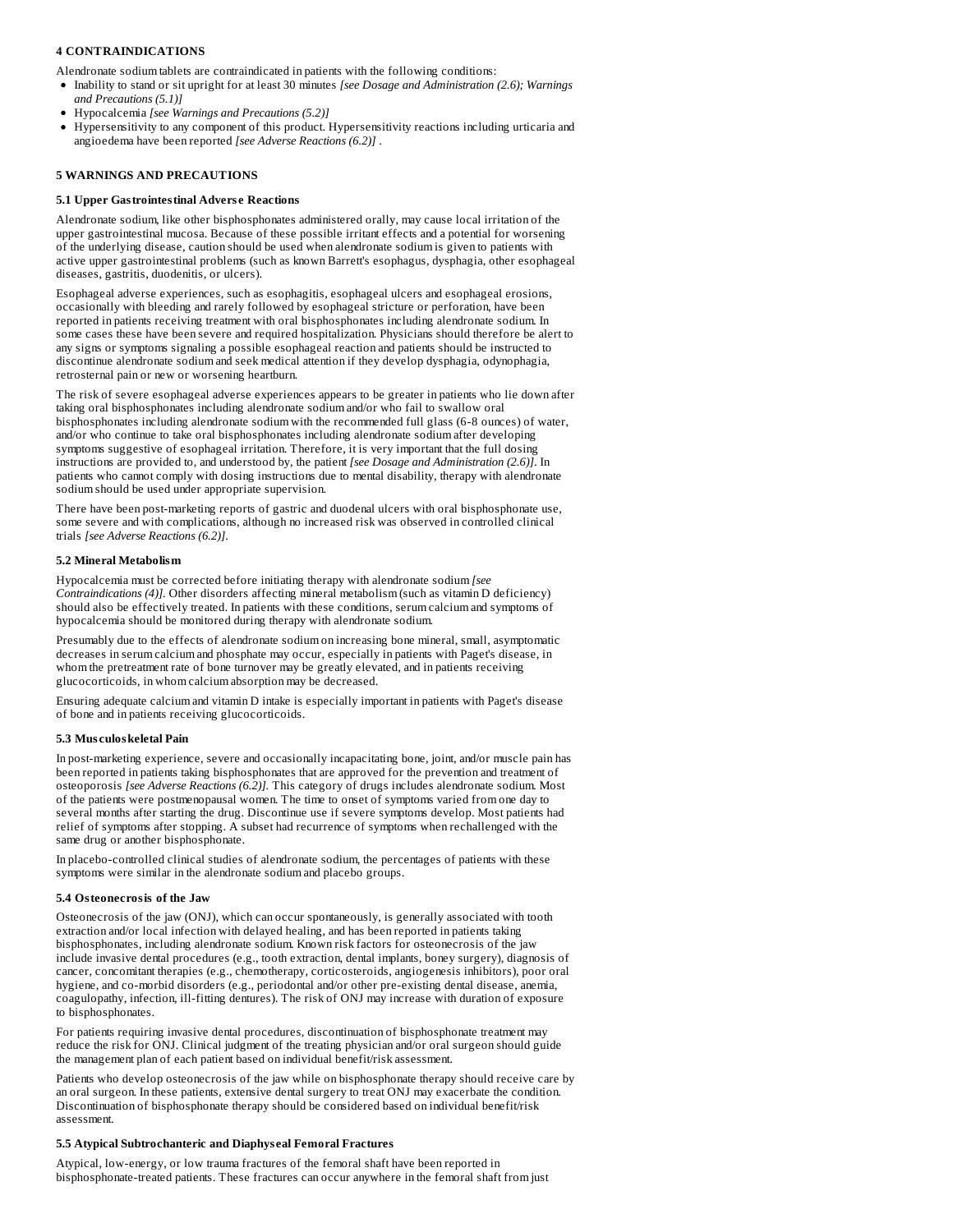below the lesser trochanter to above the supracondylar flare and are transverse or short oblique in orientation without evidence of comminution. Causality has not been established as these fractures also occur in osteoporotic patients who have not been treated with bisphosphonates.

Atypical femur fractures most commonly occur with minimal or no trauma to the affected area. They may be bilateral and many patients report prodromal pain in the affected area, usually presenting as dull, aching thigh pain, weeks to months before a complete fracture occurs. A number of reports note that patients were also receiving treatment with glucocorticoids (e.g. prednisone) at the time of fracture.

Any patient with a history of bisphosphonate exposure who presents with thigh or groin pain should be suspected of having an atypical fracture and should be evaluated to rule out an incomplete femur fracture. Patients presenting with an atypical fracture should also be assessed for symptoms and signs of fracture in the contralateral limb. Interruption of bisphosphonate therapy should be considered, pending a risk/benefit assessment, on an individual basis.

### **5.6 Renal Impairment**

Alendronate sodium is not recommended for patients with creatinine clearance less than 35 mL/min*.*

#### **5.7 Glucocorticoid-Induced Osteoporosis**

The risk versus benefit of alendronate sodium for treatment at daily dosages of glucocorticoids less than 7.5 mg of prednisone or equivalent has not been established *[see Indications and Usage (1.4)].* Before initiating treatment, the gonadal hormonal status of both men and women should be ascertained and appropriate replacement considered.

A bone mineral density measurement should be made at the initiation of therapy and repeated after 6 to 12 months of combined alendronate sodium and glucocorticoid treatment.

## **6 ADVERSE REACTIONS**

### **6.1 Clinical trials Experience**

Because clinical trials are conducted under widely varying conditions, adverse reaction rates observed in the clinical trials of a drug cannot be directly compared to rates in the clinical trials of another drug and may not reflect the rates observed in clinical practice.

*Treatment of Osteoporosis in Postmenopausal Women*

### Daily Dosing

The safety of alendronate sodium in the treatment of postmenopausal osteoporosis was assessed in four clinical trials that enrolled 7453 women aged 44-84 years. Study 1 and Study 2 were identically designed, three-year, placebo-controlled, double-blind, multicenter studies (United States and Multinational n=994); Study 3 was the three-year vertebral fracture cohort of the Fracture Intervention Trial [FIT] (n=2027) and Study 4 was the four-year clinical fracture cohort of FIT (n=4432). Overall, 3620 patients were exposed to placebo and 3432 patients exposed to alendronate sodium. Patients with pre-existing gastrointestinal disease and concomitant use of non-steroidal anti-inflammatory drugs were included in these clinical trials. In Study 1 and Study 2 all women received 500 mg elemental calcium as carbonate. In Study 3 and Study 4 all women with dietary calcium intake less than 1000 mg per day received 500 mg calcium and 250 international units Vitamin D per day.

Among patients treated with alendronate 10 mg or placebo in Study 1 and Study 2, and all patients in Study 3 and Study 4, the incidence of all-cause mortality was 1.8% in the placebo group and 1.8% in the alendronate sodium group. The incidence of serious adverse event was 30.7% in the placebo group and 30.9% in the alendronate sodium group. The percentage of patients who discontinued the study due to any clinical adverse event was 9.5% in the placebo group and 8.9% in the alendronate sodium group. Adverse reactions from these studies considered by the investigators as possibly, probably, or definitely drug related in greater than or equal to 1% of patients treated with either alendronate sodium or placebo are presented in Table 1.

| Table 1: Osteoporosis Treatment Studies in Postmenopausal Women Adverse Reactions              |
|------------------------------------------------------------------------------------------------|
| Considered Possibly, Probably, or Definitely Drug Related by the Investigators and Reported in |
| <b>Greater Than or Equal to 1% of Patients</b>                                                 |

|                               | Greater Than 01 Equal to 170 01 Fauents      |                        |                                                                       |                         |
|-------------------------------|----------------------------------------------|------------------------|-----------------------------------------------------------------------|-------------------------|
|                               | United States/Multinational<br>Studies       |                        | Fracture Intervention Trial                                           |                         |
|                               | Alendronate<br>sodium <sup>*</sup> % (n=196) | Placebo %<br>$(n=397)$ | Alendronate<br>sodium <sup><math>\dagger</math></sup> %<br>$(n=3236)$ | Placebo %<br>$(n=3223)$ |
| Gastrointestinal              |                                              |                        |                                                                       |                         |
| abdominal pain                | 6.6                                          | 4.8                    | 1.5                                                                   | 1.5                     |
| nausea                        | 3.6                                          | 4.0                    | 1.1                                                                   | 1.5                     |
| dyspepsia                     | 3.6                                          | 3.5                    | 1.1                                                                   | 1.2                     |
| constipation                  | 3.1                                          | 1.8                    | 0.0                                                                   | 0.2                     |
| diarrhea                      | 3.1                                          | 1.8                    | 0.6                                                                   | 0.3                     |
| flatulence                    | 2.6                                          | 0.5                    | 0.2                                                                   | 0.3                     |
| acid regurgitation            | 2.0                                          | 4.3                    | 1.1                                                                   | 0.9                     |
| esophageal ulcer              | 1.5                                          | 0.0                    | 0.1                                                                   | 0.1                     |
| vomiting                      | 1.0                                          | 1.5                    | 0.2                                                                   | 0.3                     |
| dysphagia                     | 1.0                                          | 0.0                    | 0.1                                                                   | 0.1                     |
| abdominal distention          | 1.0                                          | 0.8                    | 0.0                                                                   | 0.0                     |
| gastritis                     | 0.5                                          | 1.3                    | 0.6                                                                   | 0.7                     |
| Musculoskeletal               |                                              |                        |                                                                       |                         |
| musculoskeletal (bone, muscle | 4.1                                          | 2.5                    | 0.4                                                                   | 0.3                     |
| or joint) pain                |                                              |                        |                                                                       |                         |
| muscle cramp                  | 0.0                                          | 1.0                    | 0.2                                                                   | 0.1                     |
| Nervous System/Psychiatric    |                                              |                        |                                                                       |                         |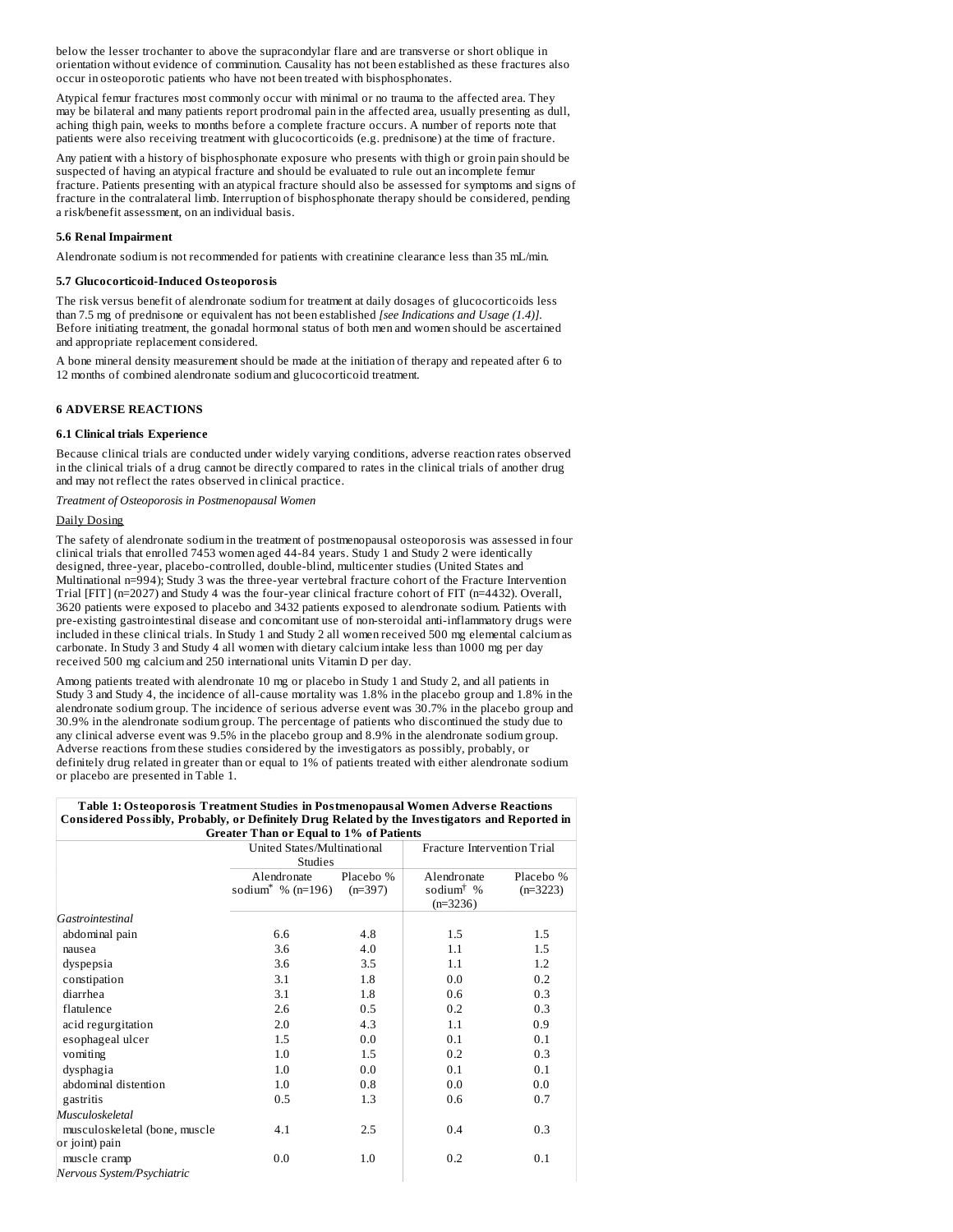| headache                           | 2.6 | 1.5 | 0.2 | 0.2 |
|------------------------------------|-----|-----|-----|-----|
| dizziness                          | 0.0 |     | 0.0 | 0.1 |
| <b>Special Senses</b>              |     |     |     |     |
| taste perversion                   | 0.5 |     |     | 0.0 |
| $*10 \dots 11$ for the contract $$ |     |     |     |     |

10 mg/day for three years \*

5 mg/day for 2 years and 10 mg/day for either 1 or 2 additional years †

Rash and erythema have occurred.

*Gastrointestinal Adverse Reactions:* One patient treated with alendronate sodium (10 mg/day), who had a history of peptic ulcer disease and gastrectomy and who was taking concomitant aspirin, developed an anastomotic ulcer with mild hemorrhage, which was considered drug related. Aspirin and alendronate sodium were discontinued and the patient recovered. In the Study 1 and Study 2 populations, 49-54% had a history of gastrointestinal disorders at baseline and 54-89% used nonsteroidal anti-inflammatory drugs or aspirin at some time during the studies. *[See Warnings and Precautions (5.1).]*

*Laboratory Test Findings:* In double-blind, multicenter, controlled studies, asymptomatic, mild, and transient decreases in serum calcium and phosphate were observed in approximately 18% and 10%, respectively, of patients taking alendronate sodium versus approximately 12% and 3% of those taking placebo. However, the incidences of decreases in serum calcium to less than 8.0 mg/dL (2.0 mM) and serum phosphate to less than or equal to 2.0 mg/dL (0.65 mM) were similar in both treatment groups.

### Weekly Dosing

The safety of alendronate sodium 70 mg once weekly for the treatment of postmenopausal osteoporosis was assessed in a one-year, double-blind, multicenter study comparing alendronate sodium 70 mg once weekly and alendronate sodium 10 mg daily. The overall safety and tolerability profiles of once weekly alendronate sodium 70 mg and alendronate sodium 10 mg daily were similar. The adverse reactions considered by the investigators as possibly, probably, or definitely drug related in greater than or equal to 1% of patients in either treatment group are presented in Table 2.

#### **Table 2: Osteoporosis Treatment Studies in Postmenopausal Women Advers e Reactions Considered Possibly, Probably, or Definitely Drug Related by the Investigators and Reported in Greater Than or Equal to 1% of Patients**

|                                            | Once Weekly Alendronate Sodium 70 mg Alendronate Sodium 10 mg/day |           |
|--------------------------------------------|-------------------------------------------------------------------|-----------|
|                                            | $\frac{0}{6}$                                                     | %         |
|                                            | $(n=519)$                                                         | $(n=370)$ |
| Gastrointestinal                           |                                                                   |           |
| abdominal pain                             | 3.7                                                               | 3.0       |
| dyspepsia                                  | 2.7                                                               | 2.2       |
| acid regurgitation                         | 1.9                                                               | 2.4       |
| nausea                                     | 1.9                                                               | 2.4       |
| abdominal distention                       | 1.0                                                               | 1.4       |
| constipation                               | 0.8                                                               | 1.6       |
| flatulence                                 | 0.4                                                               | 1.6       |
| gastritis                                  | 0.2                                                               | 1.1       |
| gastric ulcer                              | 0.0                                                               | 1.1       |
| Musculoskeletal                            |                                                                   |           |
| musculoskeletal (bone, muscle, joint) pain | 2.9                                                               | 3.2       |
| muscle cramp                               | 0.2                                                               | 1.1       |

*Prevention of Osteoporosis in Postmenopausal Women*

### Daily Dosing

The safety of alendronate sodium 5 mg/day in postmenopausal women 40-60 years of age has been evaluated in three double-blind, placebo-controlled studies involving over 1,400 patients randomized to receive alendronate sodium for either two or three years. In these studies the overall safety profiles of alendronate sodium5 mg/day and placebo were similar. Discontinuation of therapy due to any clinical adverse event occurred in 7.5% of 642 patients treated with alendronate sodium 5 mg/day and 5.7% of 648 patients treated with placebo.

### Weekly Dosing

The safety of alendronate sodium 35 mg once weekly compared to alendronate sodium 5 mg daily was evaluated in a one-year, double-blind, multicenter study of 723 patients. The overall safety and tolerability profiles of once weekly alendronate sodium 35 mg and alendronate sodium 5 mg daily were similar.

The adverse reactions from these studies considered by the investigators as possibly, probably, or definitely drug related in greater than or equal to 1% of patients treated with either once weekly alendronate sodium 35 mg, alendronate sodium 5 mg/day or placebo are presented in Table 3.

**Table 3: Osteoporosis Prevention Studies in Postmenopausal Women Advers e Reactions Considered Possibly, Probably, or Definitely Drug Related by the Investigators and Reported in Greater Than or Equal to 1% of Patients**

|                    | Two/Three-Year Studies |             |             | One-Year Study |
|--------------------|------------------------|-------------|-------------|----------------|
|                    | Alendronate            | Placebo     | Alendronate | Once Weekly    |
|                    | Sodium 5 mg/day        | $%$ (n=648) | Sodium 5    | Alendronate    |
|                    | $%$ (n=642)            |             | mg/day      | Sodium 35 mg   |
|                    |                        |             | $%$ (n=361) | $%$ (n=362)    |
| Gastrointestinal   |                        |             |             |                |
| dyspepsia          | 1.9                    | 1.4         | 2.2         | 1.7            |
| abdominal pain     | 1.7                    | 3.4         | 4.2         | 2.2            |
| acid regurgitation | 1.4                    | 2.5         | 4.2         | 4.7            |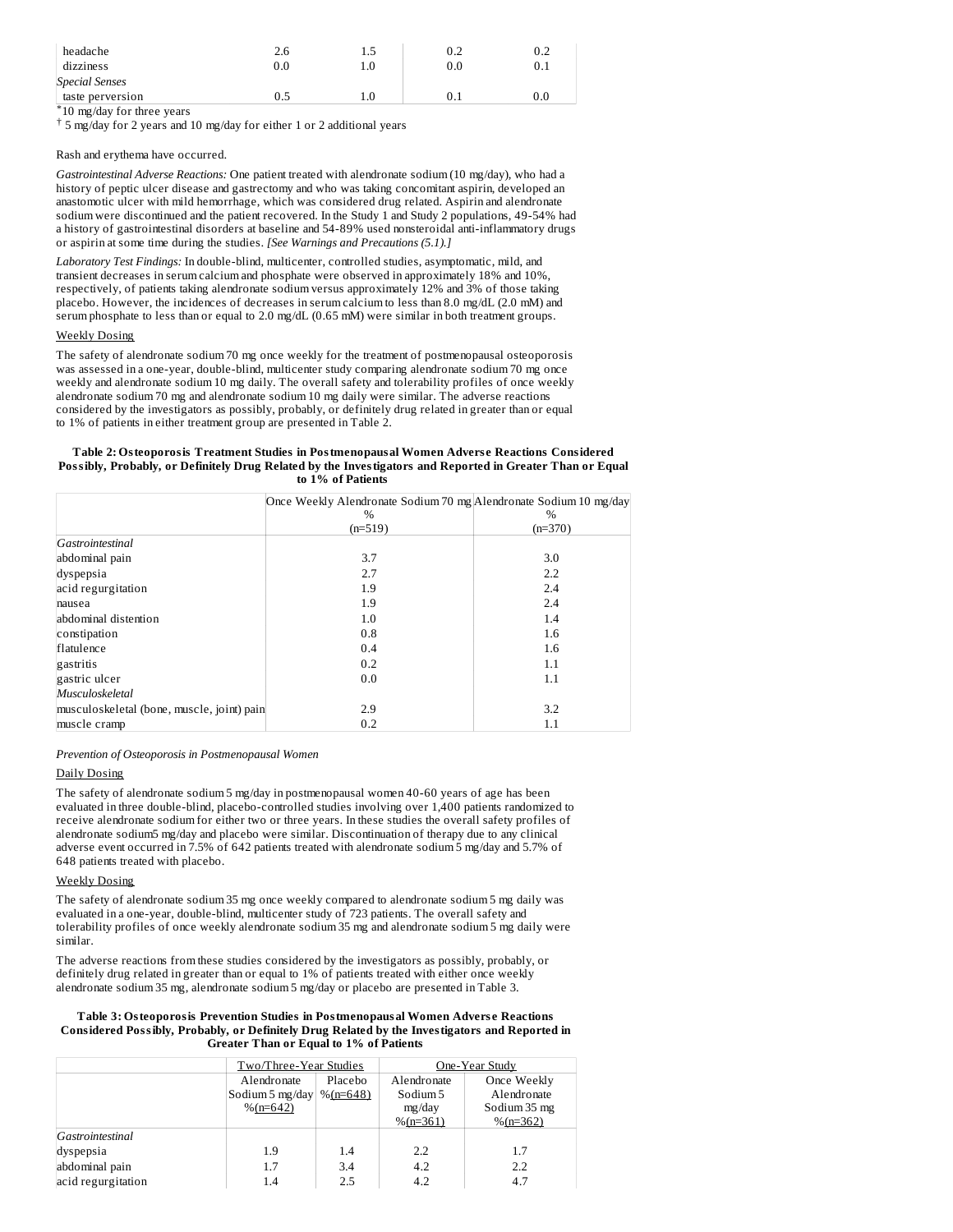| nausea                           | 1.4     | 1.4 | 2.5 | 1.4 |
|----------------------------------|---------|-----|-----|-----|
| diarrhea                         | $1.1\,$ | 1.7 | 1.1 | 0.6 |
| constipation                     | 0.9     | 0.5 | 1.7 | 0.3 |
| abdominal distention             | 0.2     | 0.3 | 1.4 | 1.1 |
| Musculoskeletal                  |         |     |     |     |
| musculoskeletal (bone, muscle or | 0.8     | 0.9 | 1.9 | 2.2 |
| joint) pain                      |         |     |     |     |

## *Concomitant Use with Estrogen/Hormone Replacement Therapy*

In two studies (of one and two years' duration) of postmenopausal osteoporotic women (total: n=853), the safety and tolerability profile of combined treatment with alendronate sodium 10 mg once daily and estrogen  $\pm$  progestin (n=354) was consistent with those of the individual treatments.

### *Osteoporosis in Men*

In two placebo-controlled, double-blind, multicenter studies in men (a two-year study of alendronate sodium 10 mg/day and a one-year study of once weekly alendronate sodium 70 mg) the rates of discontinuation of therapy due to any clinical adverse event were 2.7% for alendronate sodium 10 mg/day vs. 10.5% for placebo, and 6.4% for once weekly alendronate sodium 70 mg vs. 8.6% for placebo. The adverse reactions considered by the investigators as possibly, probably, or definitely drug related in greater than or equal to 2% of patients treated with either alendronate sodium or placebo are presented in Table 4.

#### **Table 4: Osteoporosis Studies in Men Advers e Reactions Considered Possibly, Probably, or Definitely Drug Related by the Investigators and Reported in Greater Than or Equal to 2% of Patients**

|                                 | Two-year Study         |            | One-year Study           |           |
|---------------------------------|------------------------|------------|--------------------------|-----------|
|                                 | Placebo<br>Alendronate |            | Once Weekly Alendronate  | Placebo % |
|                                 | Sodium 10              | $% (n=95)$ | Sodium 70 mg % $(n=109)$ | $(n=58)$  |
|                                 | $mg/day\%$             |            |                          |           |
|                                 | $(n=146)$              |            |                          |           |
| Gastrointestinal                |                        |            |                          |           |
| acid regurgitation              | 4.1                    | 3.2        | 0.0                      | 0.0       |
| flatulence                      | 4.1                    | 1.1        | 0.0                      | 0.0       |
| gastroesophageal reflux disease | 0.7                    | 3.2        | 2.8                      | 0.0       |
| dyspepsia                       | 3.4                    | 0.0        | 2.8                      | 1.7       |
| diarrhea                        | 1.4                    | 1.1        | 2.8                      | 0.0       |
| abdominal pain                  | 2.1                    | 1.1        | 0.9                      | 3.4       |
| nausea                          | 2.1                    | 0.0        | 0.0                      | 0.0       |

### *Glucocorticoid-Induced Osteoporosis*

In two, one-year, placebo-controlled, double-blind, multicenter studies in patients receiving glucocorticoid treatment, the overall safety and tolerability profiles of alendronate sodium 5 and 10 mg/day were generally similar to that of placebo. The adverse reactions considered by the investigators as possibly, probably, or definitely drug related in greater than or equal to 1% of patients treated with either alendronate sodium 5 or 10 mg/day or placebo are presented in TABLE 5.

### **Table 5. One-Year Studies in Glucocorticoid -Treated Patients Advers e Reactions Considered Possibly, Probably, or Definitely Drug Related by the Investigators and Reported in Greater Than or Equal to 1% of Patients**

|                               | Alendronate 10 mg/day<br>$%$ (n=157) | Alendronate 5<br>mg/day $%$ (n=161) | Placebo % $(n=159)$ |
|-------------------------------|--------------------------------------|-------------------------------------|---------------------|
| Gastrointestinal              |                                      |                                     |                     |
| abdominal pain                | 3.2                                  | 1.9                                 | 0.0                 |
| acid regurgitation            | 2.5                                  | 1.9                                 | 1.3                 |
| constipation                  | 1.3                                  | 0.6                                 | 0.0                 |
| melena                        | 1.3                                  | 0.0                                 | 0.0                 |
| nausea                        | 0.6                                  | 1.2                                 | 0.6                 |
| diarrhea                      | 0.0                                  | 0.0                                 | 1.3                 |
| Nervous<br>System/Psychiatric |                                      |                                     |                     |
| headache                      | 0.6                                  | 0.0                                 | 1.3                 |

The overall safety and tolerability profile in the glucocorticoid-induced osteoporosis population that continued therapy for the second year of the studies (alendronate sodium: n=147) was consistent with that observed in the first year.

### *Paget's Disease of Bone*

In clinical studies (osteoporosis and Paget's disease), adverse events reported in 175 patients taking alendronate sodium 40 mg/day for 3-12 months were similar to those in postmenopausal women treated with alendronate sodium 10 mg/day. However, there was an apparent increased incidence of upper gastrointestinal adverse reactions in patients taking alendronate sodium 40 mg/day (17.7% alendronate sodium vs. 10.2% placebo). One case of esophagitis and two cases of gastritis resulted in discontinuation of treatment.

Additionally, musculoskeletal (bone, muscle or joint) pain, which has been described in patients with Paget's disease treated with other bisphosphonates, was considered by the investigators as possibly, probably, or definitely drug related in approximately 6% of patients treated with alendronate sodium 40 mg/day versus approximately 1% of patients treated with placebo, but rarely resulted in discontinuation of therapy. Discontinuation of therapy due to any clinical adverse events occurred in 6.4% of patients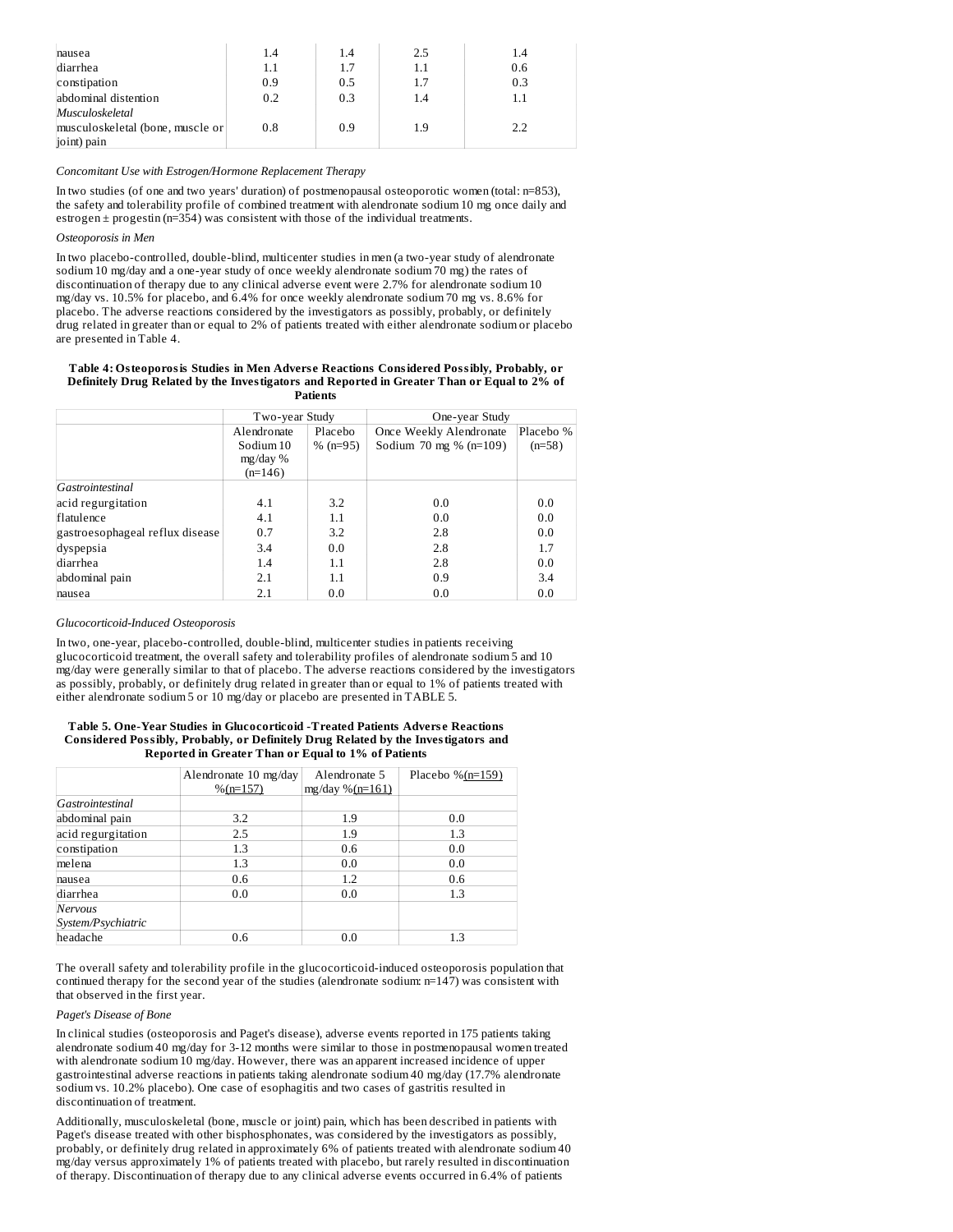with Paget's disease treated with alendronate sodium 40 mg/day and 2.4% of patients treated with placebo.

### **6.2 Post-Marketing Experience**

The following adverse reactions have been identified during post-approval use of alendronate sodium. Because these reactions are reported voluntarily from a population of uncertain size, it is not always possible to reliably estimate their frequency or establish a causal relationship to drug exposure.

*Body as a Whole:* hypersensitivity reactions including urticaria and angioedema. Transient symptoms of myalgia, malaise, asthenia and fever have been reported with alendronate sodium, typically in association with initiation of treatment. Symptomatic hypocalcemia has occurred, generally in association with predisposing conditions. Peripheral edema.

*Gastrointestinal:* esophagitis, esophageal erosions, esophageal ulcers, esophageal stricture or perforation, and oropharyngeal ulceration. Gastric or duodenal ulcers, some severe and with complications, have also been reported *[see Dosage and Administration (2.6); Warnings and Precautions (5.1)]*.

Localized osteonecrosis of the jaw, generally associated with tooth extraction and/or local infection with delayed healing, has been reported *[see Warnings and Precautions (5.4)]*.

*Musculoskeletal:* bone, joint, and/or muscle pain, occasionally severe, and incapacitating *[see Warnings and Precautions (5.3)];* joint swelling; low-energy femoral shaft and subtrochanteric fractures *[see Warnings and Precautions (5.5)]*.

*Nervous System:* dizziness and vertigo.

*Pulmonary:* acute asthma exacerbations.

*Skin:* rash (occasionally with photosensitivity), pruritus, alopecia, severe skin reactions, including Stevens-Johnson syndrome and toxic epidermal necrolysis.

*Special Senses:* uveitis, scleritis or episcleritis. Cholesteatoma of the external auditory canal (focal osteonecrosis).

### **7 DRUG INTERACTIONS**

### **7.1 Calcium Supplements/Antacids**

Co-administration of alendronate sodium and calcium, antacids, or oral medications containing multivalent cations will interfere with absorption of alendronate sodium. Therefore, instruct patients to wait at least one-half hour after taking alendronate sodium before taking any other oral medications.

### **7.2 Aspirin**

In clinical studies, the incidence of upper gastrointestinal adverse events was increased in patients receiving concomitant therapy with daily doses of alendronate sodium greater than 10 mg and aspirincontaining products.

### **7.3 Nonsteroidal Anti-Inflammatory Drugs**

Alendronate sodium may be administered to patients taking nonsteroidal anti-inflammatory drugs (NSAIDs). In a 3-year, controlled, clinical study (n=2027) during which a majority of patients received concomitant NSAIDs, the incidence of upper gastrointestinal adverse events was similar in patients taking alendronate sodium 5 or 10 mg/day compared to those taking placebo. However, since NSAID use is associated with gastrointestinal irritation, caution should be used during concomitant use with alendronate sodium.

### **8 USE IN SPECIFIC POPULATIONS**

#### **8.1 Pregnancy**

*Risk Summary*

Available data on the use of alendronate sodium in pregnant women are insufficient to inform a drugassociated risk of adverse maternal or fetal outcomes. Discontinue alendronate sodium when pregnancy is recognized.

In animal reproduction studies, daily oral administration of alendronate to rats from before mating through the end of gestation or lactation showed decreased postimplantation survival and decreased pup body weight gain starting at doses equivalent to less than half of the highest recommended 40 mg clinical daily dose (based on body surface area, mg/m<sup>2</sup>). Oral administration of alendronate to rats during organogenesis resulted in reduced fetal ossification starting at doses 3 times the 40 mg clinical daily dose. No similar fetal effects were observed in pregnant rabbits dosed orally during organogenesis at doses equivalent to approximately 10 times the 40 mg clinical daily dose.

Delayed or failed delivery of offspring, protracted parturition, and late pregnancy maternal and fetal deaths due to maternal hypocalcemia occurred in rats at oral doses as low as one tenth the 40 mg clinical daily dose *(see Data)*.

Bisphosphonates are incorporated into the bone matrix, from which they are gradually released over a period of years. The amount of bisphosphonate incorporated into adult bone and available for release into the systemic circulation is directly related to the dose and duration of bisphosphonate use. Consequently, based on the mechanism of action of bisphosphonates, there is a potential risk of fetal harm, predominantly skeletal, if a woman becomes pregnant after completing a course of bisphosphonate therapy. The impact of variables such as time between cessation of bisphosphonate therapy to conception, the particular bisphosphonate used, and the route of administration (intravenous versus oral) on the risk has not been studied.

The estimated background risk of major birth defects and miscarriage for the indicated population(s) is unknown. All pregnancies have a background risk of birth defects, loss, or other adverse outcomes. In the U.S. general population, the estimated background risks of major birth defects and miscarriage in clinically recognized pregnancies is 2-4% and 15-20%, respectively.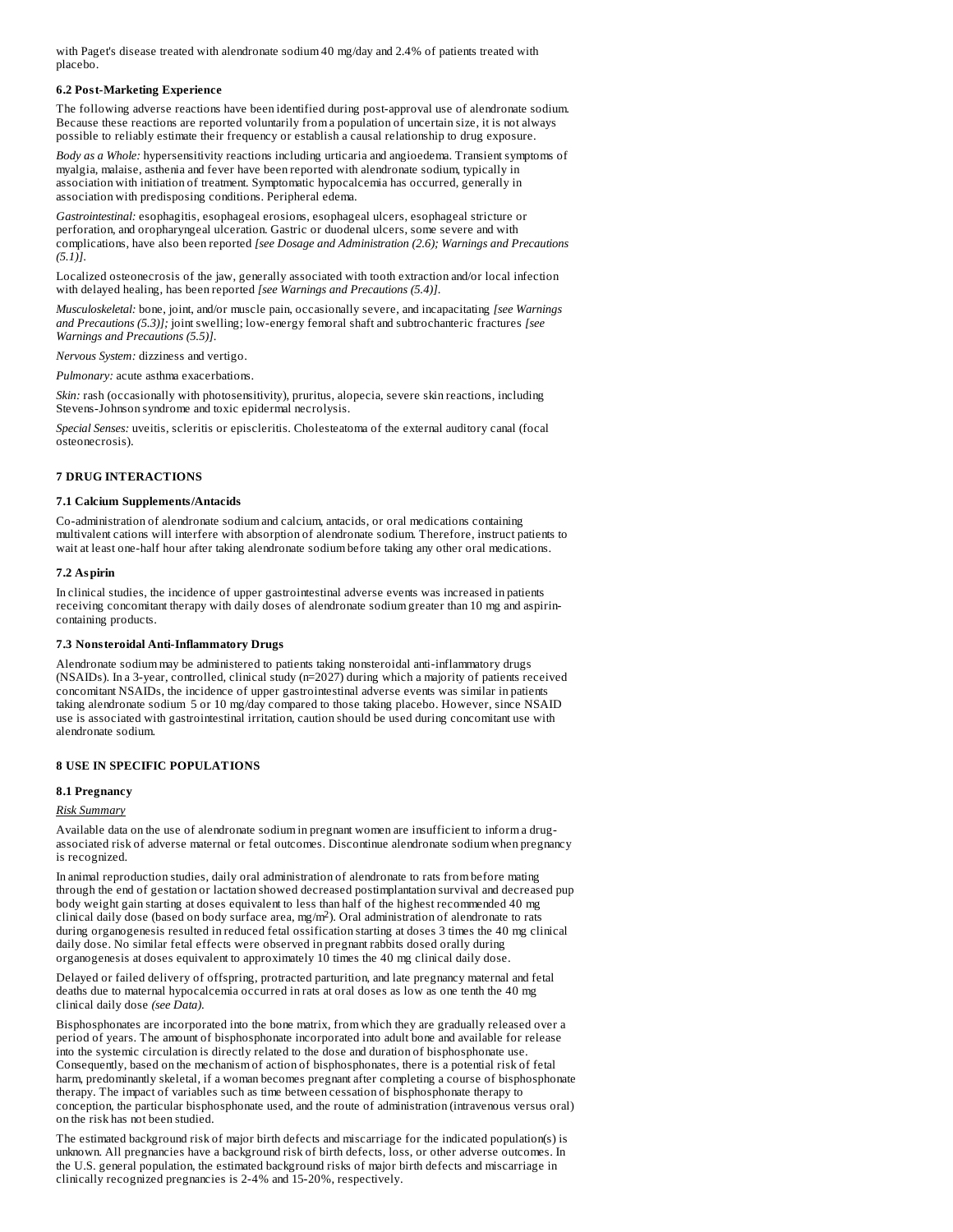## *Data*

## *Animal Data*

Reproduction studies in rats dosed orally from before mating to the end of gestation or lactation showed decreased postimplantation survival starting at 2 mg/kg/day and decreased body weight gain starting at 1 mg/kg/day, doses equivalent to less than half the 40 mg clinical daily dose based on body surface area, mg/m<sup>2</sup>. Incidence of incomplete fetal ossification in vertebral, skull, and sternebral bones were increased in rats dosed orally during organogenesis starting at 10 mg/kg/day (approximately 3 times the 40 mg clinical daily dose). No similar fetal effects were observed in pregnant rabbits dosed orally during organogenesis at up to 35 mg/kg/day (equivalent to approximately 10 times the 40 mg clinical daily dose).

Both total and ionized calcium decreased in pregnant rats dosed orally with 15 mg/kg/day alendronate (approximately 4 times the 40 mg clinical daily dose) resulting in delays and failures of delivery. Protracted parturition due to maternal hypocalcemia was observed when rats were treated from before mating through gestation starting at 0.5 mg/kg/day (approximately one tenth the 40 mg clinical daily dose). Maternotoxicity (late pregnancy deaths) also occurred in the female rats treated orally with 15 mg/kg/day (approximately 4 times the 40 mg clinical daily dose) for varying gestational time periods. These maternal deaths were lessened but not eliminated by cessation of treatment. Calcium supplementation in the drinking water or by subcutaneous minipump to rats dosed orally with 15 mg/kg/day alendronate could not ameliorate the hypocalcemia or prevent the dystocia-related maternal and neonatal deaths. However, intravenous calcium supplementation prevented maternal, but not neonatal deaths.

### **8.2 Lactation**

#### *Risk Summary*

It is not known whether alendronate is present in human breast milk, affects human milk production, or has effects on the breastfed infant. The developmental and health benefits of breastfeeding should be considered along with the mother's clinical need for alendronate sodium and any potential adverse effects on the breastfed child from alendronate sodium or from the underlying maternal condition.

### **8.4 Pediatric Us e**

Alendronate sodium is not indicated for use in pediatric patients.

The safety and efficacy of alendronate sodium were examined in a randomized, double-blind, placebocontrolled two-year study of 139 pediatric patients, aged 4-18 years, with severe osteogenesis imperfecta (OI). One-hundred-and-nine patients were randomized to 5 mg alendronate sodium daily (weight less than 40 kg) or 10 mg alendronate sodium daily (weight greater than or equal to 40 kg) and 30 patients to placebo. The mean baseline lumbar spine BMD Z-score of the patients was -4.5. The mean change in lumbar spine BMD Z-score from baseline to Month 24 was 1.3 in the alendronate sodium-treated patients and 0.1 in the placebo-treated patients. Treatment with alendronate sodium did not reduce the risk of fracture. Sixteen percent of the alendronate sodium patients who sustained a radiologically-confirmed fracture by Month 12 of the study had delayed fracture healing (callus remodeling) or fracture non-union when assessed radiographically at Month 24 compared with 9% of the placebo-treated patients. In alendronate sodium-treated patients, bone histomorphometry data obtained at Month 24 demonstrated decreased bone turnover and delayed mineralization time; however, there were no mineralization defects. There were no statistically significant differences between the alendronate sodium and placebo groups in reduction of bone pain. The oral bioavailability in children was similar to that observed in adults.

The overall safety profile of alendronate sodium in osteogenesis imperfecta patients treated for up to 24 months was generally similar to that of adults with osteoporosis treated with alendronate sodium. However, there was an increased occurrence of vomiting in osteogenesis imperfecta patients treated with alendronate sodium compared to placebo. During the 24-month treatment period, vomiting was observed in 32 of 109 (29.4%) patients treated with alendronate sodium and 3 of 30 (10%) patients treated with placebo.

In a pharmacokinetic study, 6 of 24 pediatric osteogenesis imperfecta patients who received a single oral dose of alendronate sodium 35 or 70 mg developed fever, flu-like symptoms, and/or mild lymphocytopenia within 24 to 48 hours after administration. These events, lasting no more than 2 to 3 days and responding to acetaminophen, are consistent with an acute-phase response that has been reported in patients receiving bisphosphonates, including alendronate sodium. *[See Adverse Reactions (6.2).]*

### **8.5 Geriatric Us e**

Of the patients receiving alendronate sodium in the Fracture Intervention Trial (FIT), 71% (n=2302) were greater than or equal to 65 years of age and 17% (n=550) were greater than or equal to 75 years of age. Of the patients receiving alendronate sodium in the United States and Multinational osteoporosis treatment studies in women, osteoporosis studies in men, glucocorticoid-induced osteoporosis studies, and Paget's disease studies *[see Clinical Studies (14.1), (14.3), (14.4), (14.5)],* 45%, 54%, 37%, and 70%, respectively, were 65 years of age or over. No overall differences in efficacy or safety were observed between these patients and younger patients, but greater sensitivity of some older individuals cannot be ruled out.

#### **8.6 Renal Impairment**

Alendronate sodium is not recommended for patients with creatinine clearance less than 35 mL/min*.* No dosage adjustment is necessary in patients with creatinine clearance values between 35-60 mL/min *[see Clinical Pharmacology (12.3)]*.

#### **8.7 Hepatic Impairment**

As there is evidence that alendronate is not metabolized or excreted in the bile, no studies were conducted in patients with hepatic impairment. No dosage adjustment is necessary *[see Clinical Pharmacology (12.3)]*.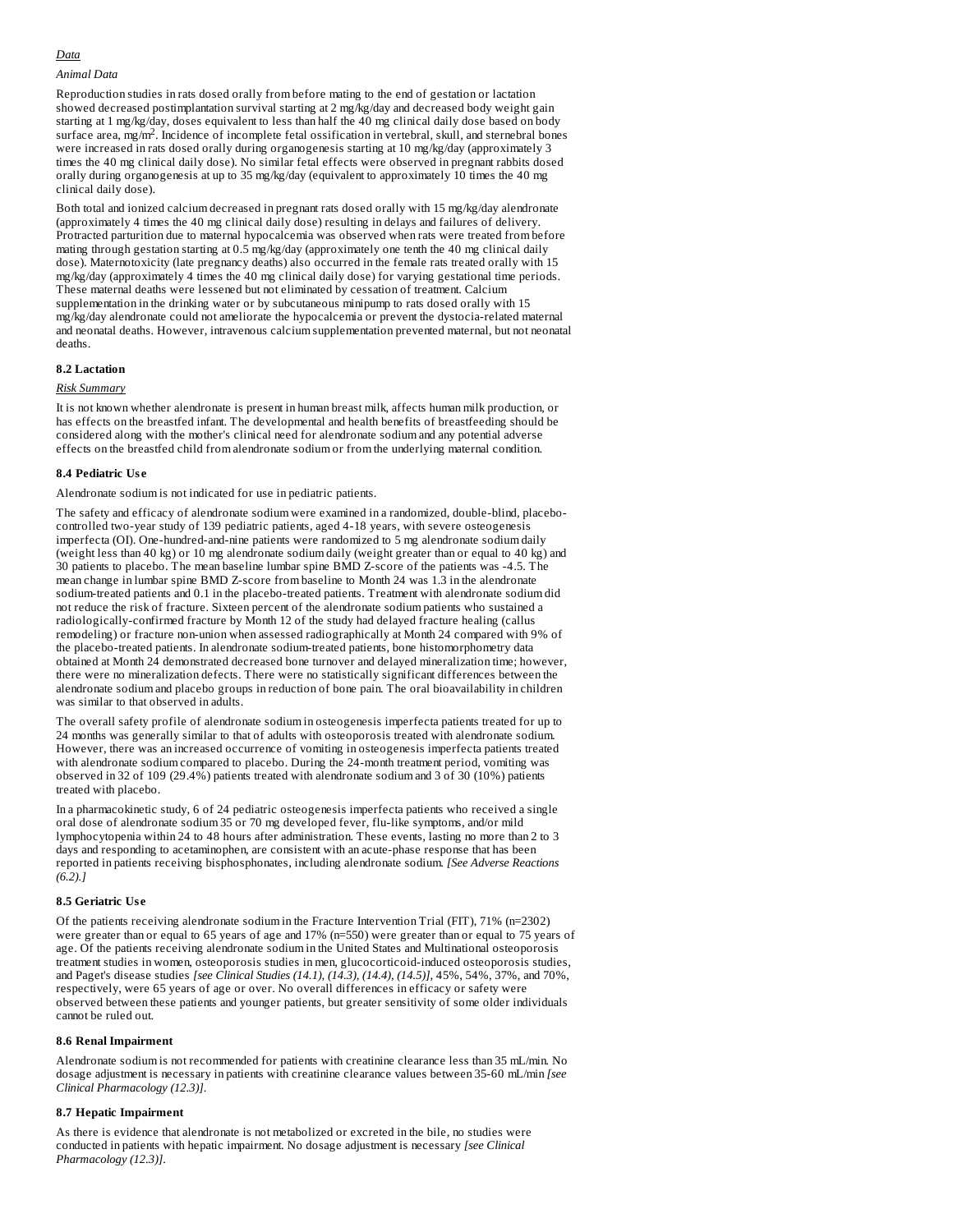### **10 OVERDOSAGE**

Significant lethality after single oral doses was seen in female rats and mice at 552 mg/kg (3256 mg/m<sup>2</sup>) and 966 mg/kg (2898 mg/m<sup>2</sup>), respectively. In males, these values were slightly higher, 626 and 1280 mg/kg, respectively. There was no lethality in dogs at oral doses up to 200 mg/kg  $(4000 \text{ mg/m}^2)$ .

No specific information is available on the treatment of overdosage with alendronate sodium. Hypocalcemia, hypophosphatemia, and upper gastrointestinal adverse events, such as upset stomach, heartburn, esophagitis, gastritis, or ulcer, may result from oral overdosage. Milk or antacids should be given to bind alendronate. Due to the risk of esophageal irritation, vomiting should not be induced and the patient should remain fully upright.

Dialysis would not be beneficial.

### **11 DESCRIPTION**

Alendronate sodium is a bisphosphonate that acts as a specific inhibitor of osteoclast-mediated bone resorption. Bisphosphonates are synthetic analogs of pyrophosphate that bind to the hydroxyapatite found in bone.

Alendronate sodium is chemically described as (4-amino-1-hydroxybutylidene) bisphosphonic acid monosodium salt trihydrate.

The empirical formula of alendronate sodium is  $\rm{C_4H_{12}NNaO_7P_2^{\bullet}3H_2O}$  and its formula weight is 325.12. The structural formula is:



Alendronate sodium is a white, crystalline, non-hygroscopic powder. It is soluble in water, very slightly soluble in alcohol, and practically insoluble in chloroform.

Each tablet, for oral administration contains: 6.53, 13.05, 45.68, 52.21 or 91.37 mg of alendronate monosodium salt trihydrate, which is the molar equivalent of 5, 10, 35, 40 and 70 mg, respectively, of free acid, and the following inactive ingredients: magnesium stearate, mannitol, microcrystalline cellulose, sodium starch glycolate and starch.

## **12 CLINICAL PHARMACOLOGY**

#### **12.1 Mechanism of Action**

Animal studies have indicated the following mode of action. At the cellular level, alendronate shows preferential localization to sites of bone resorption, specifically under osteoclasts. The osteoclasts adhere normally to the bone surface but lack the ruffled border that is indicative of active resorption. Alendronate does not interfere with osteoclast recruitment or attachment, but it does inhibit osteoclast activity. Studies in mice on the localization of radioactive  $[^3\mathrm{H}]$ alendronate in bone showed about 10fold higher uptake on osteoclast surfaces than on osteoblast surfaces. Bones examined 6 and 49 days after  $[3H]$ alendronate administration in rats and mice, respectively, showed that normal bone was formed on top of the alendronate, which was incorporated inside the matrix. While incorporated in bone matrix, alendronate is not pharmacologically active. Thus, alendronate must be continuously administered to suppress osteoclasts on newly formed resorption surfaces. Histomorphometry in baboons and rats showed that alendronate treatment reduces bone turnover (i.e., the number of sites at which bone is remodeled). In addition, bone formation exceeds bone resorption at these remodeling sites, leading to progressive gains in bone mass.

#### **12.2 Pharmacodynamics**

Alendronate is a bisphosphonate that binds to bone hydroxyapatite and specifically inhibits the activity of osteoclasts, the bone-resorbing cells. Alendronate reduces bone resorption with no direct effect on bone formation, although the latter process is ultimately reduced because bone resorption and formation are coupled during bone turnover.

#### *Osteoporosis in Postmenopausal Women*

Osteoporosis is characterized by low bone mass that leads to an increased risk of fracture. The diagnosis can be confirmed by the finding of low bone mass, evidence of fracture on x-ray, a history of osteoporotic fracture, or height loss or kyphosis, indicative of vertebral (spinal) fracture. Osteoporosis occurs in both males and females but is most common among women following the menopause, when bone turnover increases and the rate of bone resorption exceeds that of bone formation. These changes result in progressive bone loss and lead to osteoporosis in a significant proportion of women over age 50. Fractures, usually of the spine, hip, and wrist, are the common consequences. From age 50 to age 90, the risk of hip fracture in white women increases 50-fold and the risk of vertebral fracture 15-to 30 fold. It is estimated that approximately 40% of 50-year-old women will sustain one or more osteoporosis-related fractures of the spine, hip, or wrist during their remaining lifetimes. Hip fractures, in particular, are associated with substantial morbidity, disability, and mortality.

Daily oral doses of alendronate (5, 20, and 40 mg for six weeks) in postmenopausal women produced biochemical changes indicative of dose-dependent inhibition of bone resorption, including decreases in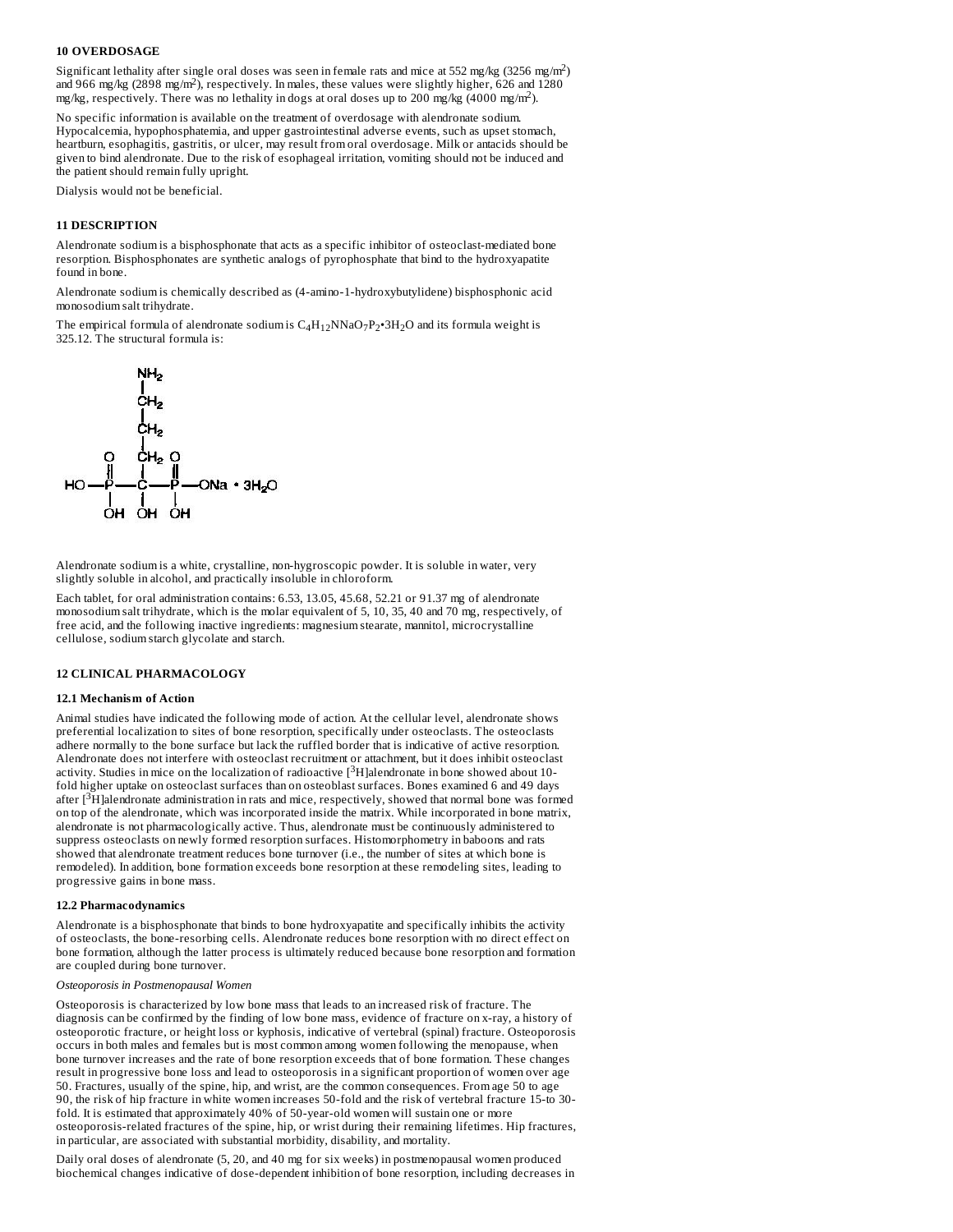urinary calcium and urinary markers of bone collagen degradation (such as deoxypyridinoline and crosslinked N-telopeptides of type I collagen). These biochemical changes tended to return toward baseline values as early as 3 weeks following the discontinuation of therapy with alendronate and did not differ from placebo after 7 months.

Long-term treatment of osteoporosis with alendronate sodium 10 mg/day (for up to five years) reduced urinary excretion of markers of bone resorption, deoxypyridinoline and cross-linked N-telopeptides of type I collagen, by approximately 50% and 70%, respectively, to reach levels similar to those seen in healthy premenopausal women. Similar decreases were seen in patients in osteoporosis prevention studies who received alendronate sodium 5 mg/day. The decrease in the rate of bone resorption indicated by these markers was evident as early as one month and at three to six months reached a plateau that was maintained for the entire duration of treatment with alendronate sodium. In osteoporosis treatment studies alendronate sodium 10 mg/day decreased the markers of bone formation, osteocalcin and bone specific alkaline phosphatase by approximately 50%, and total serum alkaline phosphatase by approximately 25 to 30% to reach a plateau after 6 to 12 months. In osteoporosis prevention studies alendronate sodium 5 mg/day decreased osteocalcin and total serum alkaline phosphatase by approximately 40% and 15%, respectively. Similar reductions in the rate of bone turnover were observed in postmenopausal women during one-year studies with once weekly alendronate sodium 70 mg for the treatment of osteoporosis and once weekly alendronate sodium 35 mg for the prevention of osteoporosis. These data indicate that the rate of bone turnover reached a new steady-state, despite the progressive increase in the total amount of alendronate deposited within bone.

As a result of inhibition of bone resorption, asymptomatic reductions in serum calcium and phosphate concentrations were also observed following treatment with alendronate sodium. In the long-term studies, reductions from baseline in serum calcium (approximately 2%) and phosphate (approximately 4 to 6%) were evident the first month after the initiation of alendronate sodium 10 mg. No further decreases in serum calcium were observed for the five-year duration of treatment; however, serum phosphate returned toward prestudy levels during years three through five. Similar reductions were observed with alendronate sodium 5 mg/day. In one-year studies with once weekly alendronate sodium 35 and 70 mg, similar reductions were observed at 6 and 12 months. The reduction in serum phosphate may reflect not only the positive bone mineral balance due to alendronate sodium but also a decrease in renal phosphate reabsorption.

#### *Osteoporosis in Men*

Treatment of men with osteoporosis with alendronate sodium 10 mg/day for two years reduced urinary excretion of cross-linked N-telopeptides of type I collagen by approximately 60% and bone-specific alkaline phosphatase by approximately 40%. Similar reductions were observed in a one-year study in men with osteoporosis receiving once weekly alendronate sodium 70 mg.

## *Glucocorticoid-Induced Osteoporosis*

Sustained use of glucocorticoids is commonly associated with development of osteoporosis and resulting fractures (especially vertebral, hip, and rib). It occurs both in males and females of all ages. Osteoporosis occurs as a result of inhibited bone formation and increased bone resorption resulting in net bone loss. Alendronate decreases bone resorption without directly inhibiting bone formation.

In clinical studies of up to two years' duration, alendronate sodium 5 and 10 mg/day reduced crosslinked N-telopeptides of type I collagen (a marker of bone resorption) by approximately 60% and reduced bone-specific alkaline phosphatase and total serum alkaline phosphatase (markers of bone formation) by approximately 15 to 30% and 8 to 18%, respectively. As a result of inhibition of bone resorption, alendronate sodium 5 and 10 mg/day induced asymptomatic decreases in serum calcium (approximately 1 to 2%) and serum phosphate (approximately 1 to 8%).

#### *Paget's Disease of Bone*

Paget's disease of bone is a chronic, focal skeletal disorder characterized by greatly increased and disorderly bone remodeling. Excessive osteoclastic bone resorption is followed by osteoblastic new bone formation, leading to the replacement of the normal bone architecture by disorganized, enlarged, and weakened bone structure.

Clinical manifestations of Paget's disease range from no symptoms to severe morbidity due to bone pain, bone deformity, pathological fractures, and neurological and other complications. Serum alkaline phosphatase, the most frequently used biochemical index of disease activity, provides an objective measure of disease severity and response to therapy.

Alendronate sodium decreases the rate of bone resorption directly, which leads to an indirect decrease in bone formation. In clinical trials, alendronate sodium 40 mg once daily for six months produced significant decreases in serum alkaline phosphatase as well as in urinary markers of bone collagen degradation. As a result of the inhibition of bone resorption, alendronate sodium induced generally mild, transient, and asymptomatic decreases in serum calcium and phosphate.

### **12.3 Pharmacokinetics**

### *Absorption*

Relative to an intravenous reference dose, the mean oral bioavailability of alendronate in women was 0.64% for doses ranging from 5 to 70 mg when administered after an overnight fast and two hours before a standardized breakfast. Oral bioavailability of the 10 mg tablet in men (0.59%) was similar to that in women when administered after an overnight fast and 2 hours before breakfast.

Alendronate sodium 70 mg oral solution and alendronate sodium 70 mg tablet are equally bioavailable.

A study examining the effect of timing of a meal on the bioavailability of alendronate was performed in 49 postmenopausal women. Bioavailability was decreased (by approximately 40%) when 10 mg alendronate was administered either 0.5 or 1 hour before a standardized breakfast, when compared to dosing 2 hours before eating. In studies of treatment and prevention of osteoporosis, alendronate was effective when administered at least 30 minutes before breakfast.

Bioavailability was negligible whether alendronate was administered with or up to two hours after a standardized breakfast. Concomitant administration of alendronate with coffee or orange juice reduced bioavailability by approximately 60%.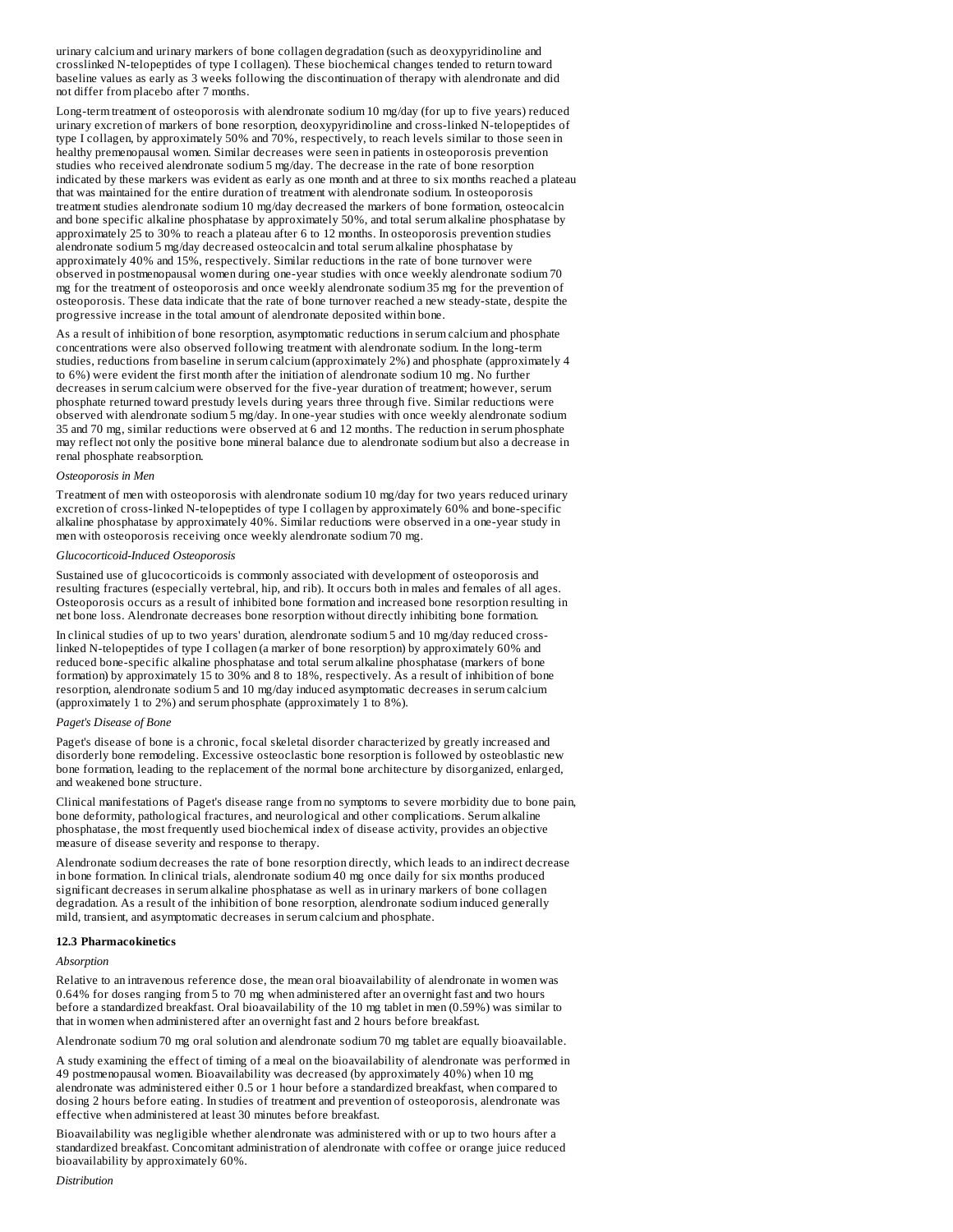Preclinical studies (in male rats) show that alendronate transiently distributes to soft tissues following 1 mg/kg intravenous administration but is then rapidly redistributed to bone or excreted in the urine*.* The mean steady-state volume of distribution, exclusive of bone, is at least 28 L in humans*.* Concentrations of drug in plasma following therapeutic oral doses are too low (less than 5 ng/mL) for analytical detection. Protein binding in human plasma is approximately 78%.

### *Metabolism*

There is no evidence that alendronate is metabolized in animals or humans.

### *Excretion*

Following a single intravenous dose of  $[$ <sup>14</sup>C] alendronate, approximately 50% of the radioactivity was excreted in the urine within 72 hours and little or no radioactivity was recovered in the feces. Following a single 10 mg intravenous dose, the renal clearance of alendronate was 71 mL/min (64, 78; 90% confidence interval [CI]), and systemic clearance did not exceed 200 mL/min. Plasma concentrations fell by more than 95% within 6 hours following intravenous administration. The terminal half-life in humans is estimated to exceed 10 years, probably reflecting release of alendronate from the skeleton. Based on the above, it is estimated that after 10 years of oral treatment with alendronate sodium (10 mg daily) the amount of alendronate released daily from the skeleton is approximately 25% of that absorbed from the gastrointestinal tract.

## *Specific Populations*

*Gender:* Bioavailability and the fraction of an intravenous dose excreted in urine were similar in men and women.

*Geriatric:* Bioavailability and disposition (urinary excretion) were similar in elderly and younger patients. No dosage adjustment is necessary in elderly patients.

### *Race:* Pharmacokinetic differences due to race have not been studied.

*Renal Impairment:* Preclinical studies show that, in rats with kidney failure, increasing amounts of drug are present in plasma, kidney, spleen, and tibia. In healthy controls, drug that is not deposited in bone is rapidly excreted in the urine. No evidence of saturation of bone uptake was found after 3 weeks dosing with cumulative intravenous doses of 35 mg/kg in young male rats. Although no formal renal impairment pharmacokinetic study has been conducted in patients, it is likely that, as in animals, elimination of alendronate via the kidney will be reduced in patients with impaired renal function. Therefore, somewhat greater accumulation of alendronate in bone might be expected in patients with impaired renal function.

No dosage adjustment is necessary for patients with creatinine clearance 35 to 60 mL/min. alendronate sodium is not recommended for patients with creatinine clearance less than 35 mL/min due to lack of experience with alendronate in renal failure.

*Hepatic Impairment:* As there is evidence that alendronate is not metabolized or excreted in the bile, no studies were conducted in patients with hepatic impairment. No dosage adjustment is necessary.

#### *Drug Interactions*

Intravenous ranitidine was shown to double the bioavailability of oral alendronate. The clinical significance of this increased bioavailability and whether similar increases will occur in patients given oral  $H_2$ -antagonists is unknown.

In healthy subjects, oral prednisone (20 mg three times daily for five days) did not produce a clinically meaningful change in the oral bioavailability of alendronate (a mean increase ranging from 20 to 44%).

Products containing calcium and other multivalent cations are likely to interfere with absorption of alendronate.

### **13 NONCLINICAL TOXICOLOGY**

### **13.1 Carcinogenesis, Mutagenesis, Impairment of Fertility**

Harderian gland (a retro-orbital gland not present in humans) adenomas were increased in high-dose female mice (p=0.003) in a 92-week oral carcinogenicity study at doses of alendronate of 1, 3, and 10 mg/kg/day (males) or 1, 2, and 5 mg/kg/day (females). These doses are equivalent to approximately 0.1 to 1 times the highest recommended clinical daily dose of 40 mg based on surface area, mg/m<sup>2</sup>. The relevance of this finding to humans is unknown.

Parafollicular cell (thyroid) adenomas were increased in high-dose male rats (p=0.003) in a 2-year oral carcinogenicity study at doses of 1 and 3.75 mg/kg body weight. These doses are equivalent to approximately 0.3 and 1 times the 40 mg clinical daily dose based on surface area, mg/m<sup>2</sup>. The relevance of this finding to humans is unknown.

Alendronate was not genotoxic in the *in vitro* microbial mutagenesis assay with and without metabolic activation, in an *in vitro* mammalian cell mutagenesis assay, in an *in vitro* alkaline elution assay in rat hepatocytes, and in an *in vivo* chromosomal aberration assay in mice. In an *in vitro* chromosomal aberration assay in Chinese hamster ovary cells, however, alendronate gave equivocal results.

Alendronate had no effect on fertility (male or female) in rats at oral doses up to 5 mg/kg/day (approximately 1 times the 40 mg clinical daily dose based on surface area,  $mg/m^2$ ).

### **13.2 Animal Toxicology and/or Pharmacology**

The relative inhibitory activities on bone resorption and mineralization of alendronate and etidronate were compared in the Schenk assay, which is based on histological examination of the epiphyses of growing rats. In this assay, the lowest dose of alendronate that interfered with bone mineralization (leading to osteomalacia) was 6000-fold the antiresorptive dose. The corresponding ratio for etidronate was one to one. These data suggest that alendronate administered in therapeutic doses is highly unlikely to induce osteomalacia.

## **14 CLINICAL STUDIES**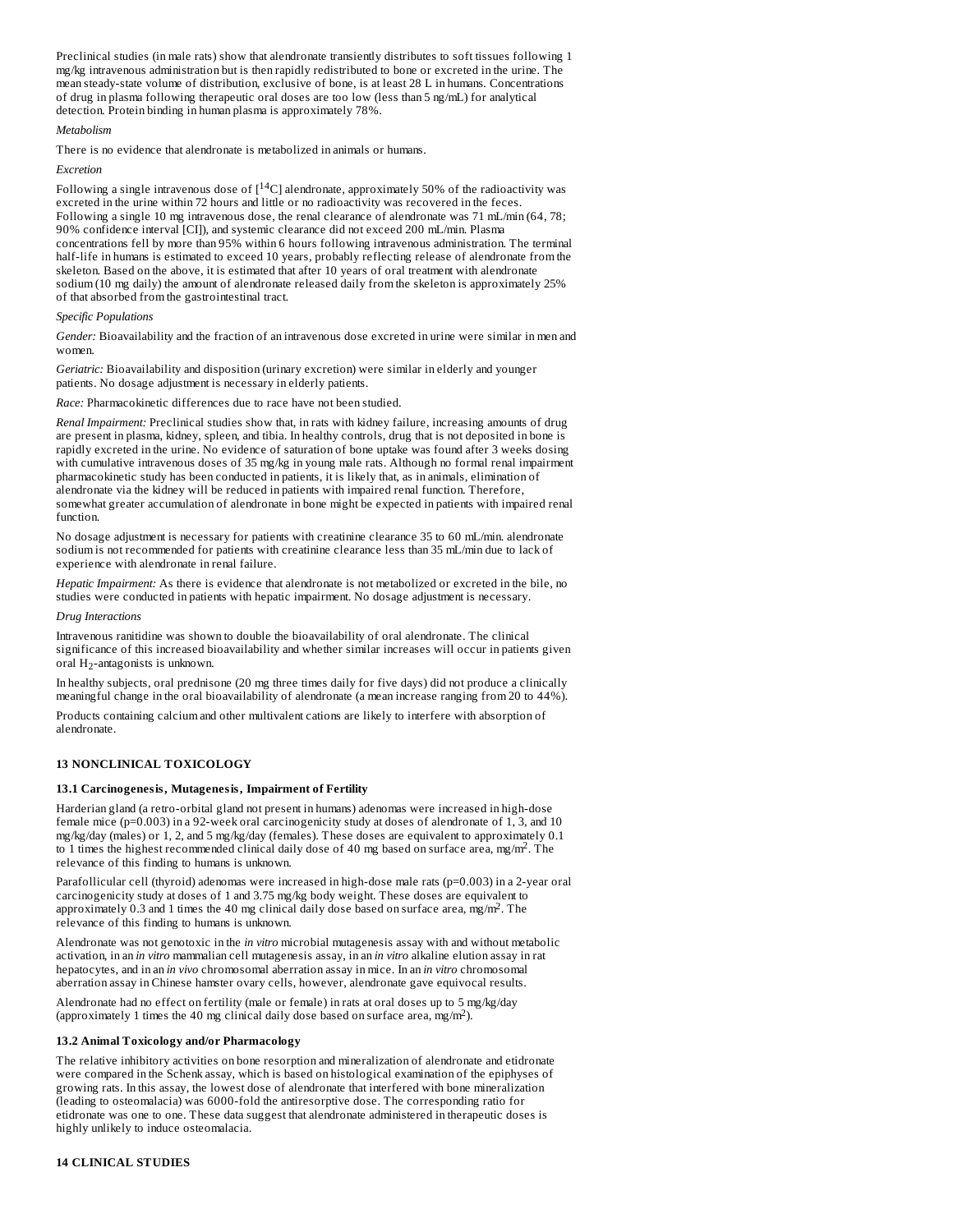#### **14.1 Treatment of Osteoporosis in Postmenopausal Women**

### Daily Dosing

The efficacy of alendronate sodium 10 mg daily was assessed in four clinical trials. Study 1, a threeyear, multicenter, double-blind, placebo-controlled, US clinical study enrolled 478 patients with a BMD T-score at or below minus 2.5 with or without a prior vertebral fracture; Study 2, a three-year, multicenter, double-blind, placebo-controlled Multinational clinical study enrolled 516 patients with a BMD T-score at or below minus 2.5 with or without a prior vertebral fracture; Study 3, the Three-Year Study of the Fracture Intervention Trial (FIT) a study which enrolled 2027 postmenopausal patients with at least one baseline vertebral fracture; and Study 4, the Four-Year Study of FIT: a study which enrolled 4432 postmenopausal patients with low bone mass but without a baseline vertebral fracture.

#### *Effect on Fracture Incidence*

To assess the effects of alendronate sodium on the incidence of vertebral fractures (detected by digitized radiography; approximately one third of these were clinically symptomatic), the U.S. and Multinational studies were combined in an analysis that compared placebo to the pooled dosage groups of alendronate sodium (5 or 10 mg for three years or 20 mg for two years followed by 5 mg for one year). There was a statistically significant reduction in the proportion of patients treated with alendronate sodium experiencing one or more new vertebral fractures relative to those treated with placebo (3.2% vs. 6.2%; a 48% relative risk reduction). A reduction in the total number of new vertebral fractures (4.2 vs. 11.3 per 100 patients) was also observed. In the pooled analysis, patients who received alendronate sodium had a loss in stature that was statistically significantly less than was observed in those who received placebo (-3.0 mm vs. -4.6 mm).

The Fracture Intervention Trial (FIT) consisted of two studies in postmenopausal women: the Three-Year Study of patients who had at least one baseline radiographic vertebral fracture and the Four-Year Study of patients with low bone mass but without a baseline vertebral fracture. In both studies of FIT, 96% of randomized patients completed the studies (i.e., had a closeout visit at the scheduled end of the study); approximately 80% of patients were still taking study medication upon completion.

*Fracture Intervention Trial: Three-Year Study (patients with at least one baseline radiographic vertebral fracture)*

This randomized, double-blind, placebo-controlled, 2027-patient study (alendronate sodium, n=1022; placebo, n=1005) demonstrated that treatment with alendronate sodium resulted in statistically significant reductions in fracture incidence at three years as shown in Table 6.

**Table 6: Effect of Alendronate Sodium on Fracture Incidence in the Three-Year Study of FIT (patients with vertebral fracture at bas eline)**

|                                                         |                   |            | <b>Percent of Patients</b> |                   |  |  |  |
|---------------------------------------------------------|-------------------|------------|----------------------------|-------------------|--|--|--|
|                                                         | Alendronate       | Placebo    | Absolute                   | Relative          |  |  |  |
|                                                         | Sodium $(n=1022)$ | $(n=1005)$ | Reduction in               | Reduction in      |  |  |  |
|                                                         |                   |            | Fracture Incidence         | Fracture Risk%    |  |  |  |
| Patients with:                                          |                   |            |                            |                   |  |  |  |
| Vertebral fractures (diagnosed by<br>$X$ -ray $)^{\pi}$ |                   |            |                            |                   |  |  |  |
| $\geq$ 1 new vertebral fracture                         | 7.9               | 15.0       | 7.1                        | $47^{\dagger}$    |  |  |  |
| $\geq$ 2 new vertebral fractures                        | 0.5               | 4.9        | 4.4                        | $90^+$            |  |  |  |
| Clinical (symptomatic) fractures                        |                   |            |                            |                   |  |  |  |
| Any clinical (symptomatic)                              | 13.8              | 18.1       | 4.3                        | $26^{\ddagger}$   |  |  |  |
| fracture                                                |                   |            |                            |                   |  |  |  |
| $\geq$ 1 clinical (symptomatic)<br>vertebral fracture   | 2.3               | 5.0        | 2.7                        | $54^{8}$          |  |  |  |
| Hip fracture                                            | 1.1               | 2.2        | 1.1                        | $51$ <sup>1</sup> |  |  |  |
| Wrist (forearm) fracture                                | 2.2               | 4.1        | 1.9                        | 48 <sup>1</sup>   |  |  |  |

\* Number evaluable for vertebral fractures: Alendronate sodium, n=984 ; placebo, n=966

† p<0.001,

 $\ddagger$  p=0.007,

§ p<0.01,

 $\n **p** < 0.05\n$ 

Furthermore, in this population of patients with baseline vertebral fracture, treatment with alendronate sodium significantly reduced the incidence of hospitalizations (25.0% vs. 30.7%).

In the Three-Year Study of FIT, fractures of the hip occurred in 22 (2.2%) of 1005 patients on placebo and 11 (1.1%) of 1022 patients on alendronate sodium, p=0.047. Figure 1 displays the cumulative incidence of hip fractures in this study.

Figure 1: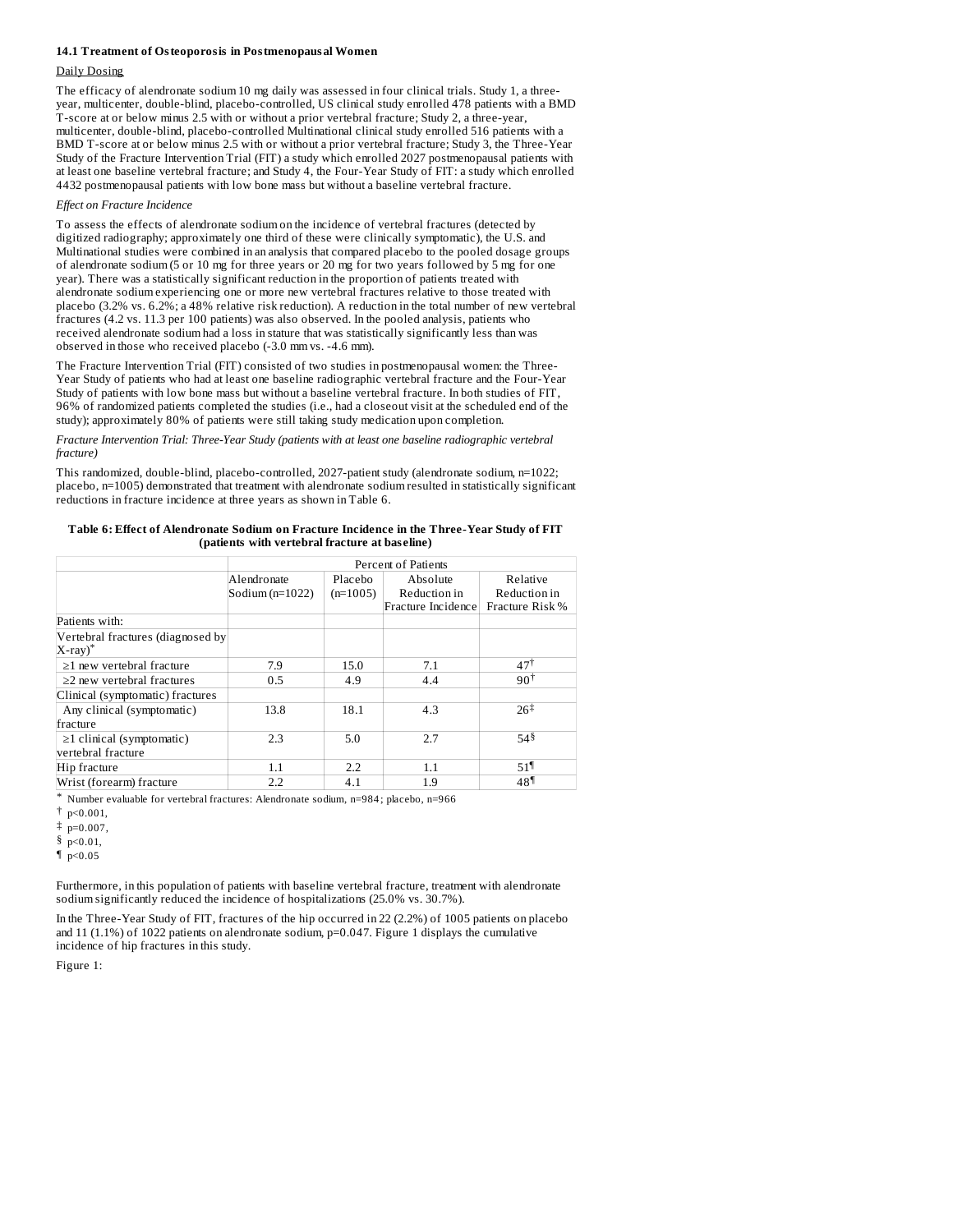Cumulative Incidence of Hip Fractures in the Three-Year Study of FIT (patients with radiographic vertebral fracture at baseline)



*Fracture Intervention Trial: Four-Year Study (patients with low bone mass but without a baseline radiographic vertebral fracture)*

This randomized, double-blind, placebo-controlled, 4432-patient study (alendronate sodium, n=2214; placebo, n=2218) further investigated the reduction in fracture incidence due to alendronate sodium. The intent of the study was to recruit women with osteoporosis, defined as a baseline femoral neck BMD at least two standard deviations below the mean for young adult women. However, due to subsequent revisions to the normative values for femoral neck BMD, 31% of patients were found not to meet this entry criterion and thus this study included both osteoporotic and non-osteoporotic women. The results are shown in Table 7 for the patients with osteoporosis.

#### Table 7: Effect of Alendronate Sodium on Fracture Incidence in Osteoporotic\* Patients in the Four-Year Study of FIT (patients without vertebral fractureat **bas eline)**

|                                                          |               | Percent of Patients |                                                                                                                         |                        |  |  |  |
|----------------------------------------------------------|---------------|---------------------|-------------------------------------------------------------------------------------------------------------------------|------------------------|--|--|--|
|                                                          |               |                     | Alendronate Sodium(n=1545) Placebo(n=1521) AbsoluteReduction in FractureIncidence RelativeReduction in FractureRisk (%) |                        |  |  |  |
| Patients with:                                           |               |                     |                                                                                                                         |                        |  |  |  |
| Vertebral fractures (diagnosed by $X$ -ray) <sup>†</sup> |               |                     |                                                                                                                         |                        |  |  |  |
| $\geq$ 1 new vertebral fracture                          | 2.5           | 4.8                 | 2.3                                                                                                                     | $48^{\ddagger}$        |  |  |  |
| $\geq$ new vertebral fractures                           | 0.1           | 0.6                 | 0.5                                                                                                                     | 78 <sup>§</sup>        |  |  |  |
| Clinical (symptomatic) fractures                         |               |                     |                                                                                                                         |                        |  |  |  |
| Any clinical (symptomatic) fracture                      | 12.9          | 16.2                | 3.3                                                                                                                     | 22 <sup>1</sup>        |  |  |  |
| $\geq$ 1 clinical (symptomatic) vertebral fracture       | $1.0\,$       | 1.6                 | 0.6                                                                                                                     | 41 $(NS)^{\#}$         |  |  |  |
| Hip fracture                                             | $1.0^{\circ}$ | 1.4                 | 0.4                                                                                                                     | 29 $(NS)$ <sup>#</sup> |  |  |  |
| Wrist (forearm) fracture                                 | 3.9           | 3.8                 | $-0.1$                                                                                                                  | NS <sup>#</sup>        |  |  |  |

\* Baseline femoral neck BMD at least 2 SD below the mean for young adult women

† Number evaluable for vertebral fractures: Alendronate sodium, n=14 26; placebo, n=14 28

 $\ddagger$  p<0.001,

§ p=0.035,

 $\n <sup>9</sup> p=0.01$ 

# Not significant. This study was not powered to detect differences at these sites.

#### *Fracture Results Across Studies*

In the Three-Year Study of FIT, alendronate sodium reduced the percentage of women experiencing at least one new radiographic vertebral fracture from 15.0% to 7.9% (47% relative risk reduction, p<0.001); in the Four-Year Study of FIT, the percentage was reduced from 3.8% to 2.1% (44% relative risk reduction, p=0.001); and in the combined U.S./Multinational studies, from 6.2% to 3.2% (48% relative risk reduction, p=0.034).

Alendronate sodium reduced the percentage of women experiencing multiple (two or more) new vertebral fractures from 4.2% to 0.6% (87% relative risk reduction, p<0.001) in the combined U.S./Multinational studies and from 4.9% to 0.5% (90% relative risk reduction, p<0.001) in the Three-Year Study of FIT. In the Four-Year Study of FIT, alendronate sodium reduced the percentage of osteoporotic women experiencing multiple vertebral fractures from 0.6% to 0.1% (78% relative risk reduction, p=0.035).

Thus, alendronate sodiumreduced the incidence of radiographic vertebral fractures in osteoporotic women whether or not they had a previous radiographic vertebral fracture.

### *Effect on Bone Mineral Density*

The bone mineral density efficacy of alendronate sodium 10 mg once daily in postmenopausal women, 44 to 84 years of age, with osteoporosis (lumbar spine bone mineral density [BMD] of at least 2 standard deviations below the premenopausal mean) was demonstrated in four double-blind, placebocontrolled clinical studies of two or three years' duration.

Figure 2 shows the mean increases in BMD of the lumbar spine, femoral neck, and trochanter in patients receiving alendronate sodium 10 mg/day relative to placebo-treated patients at three years for each of these studies.

Figure 2: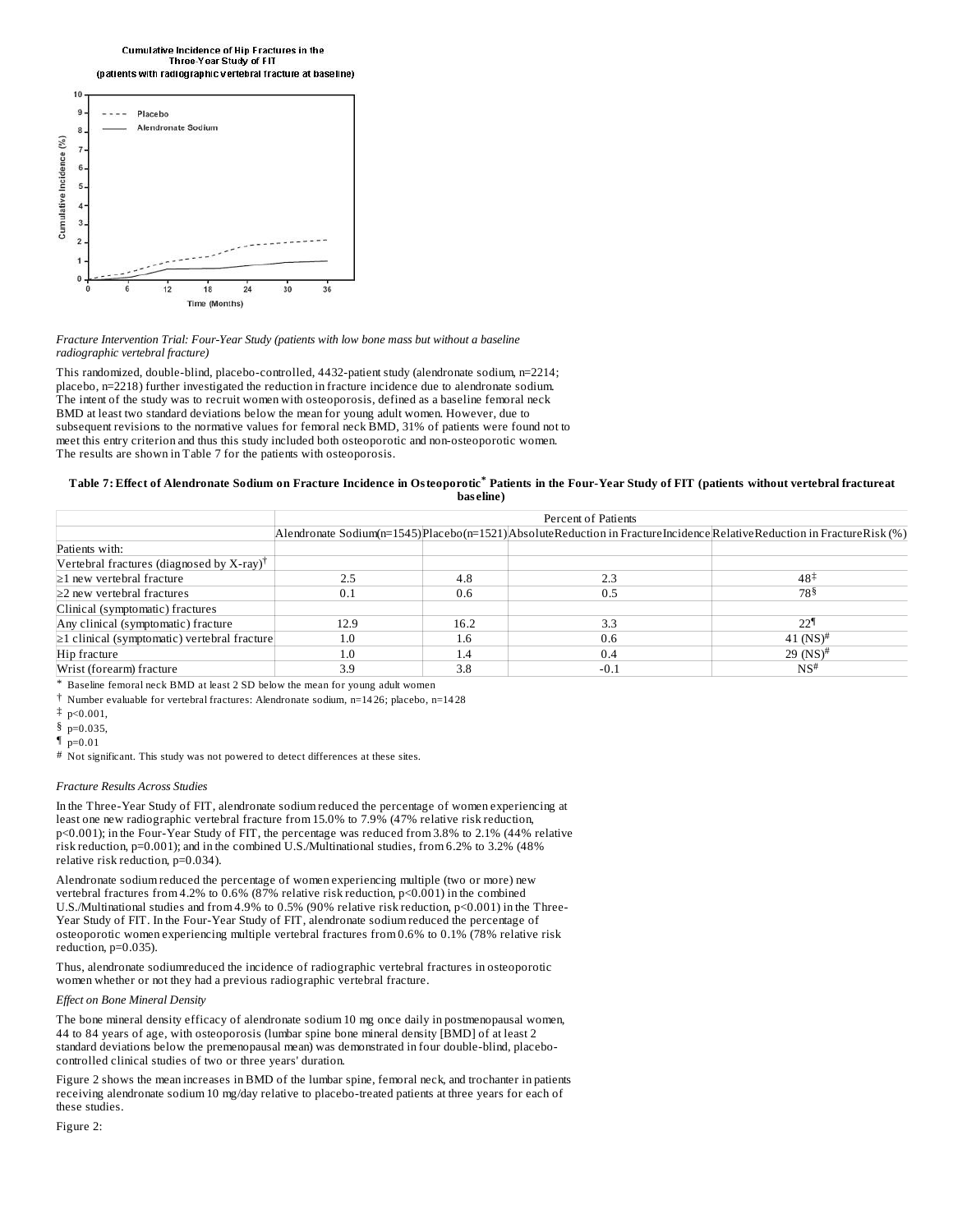## Osteoporosis Treatment Studies in Postmenopausal women Increase in BMD Alendronate Sodium 10 mg/day at Three Years



At three years significant increases in BMD, relative both to baseline and placebo, were seen at each measurement site in each study in patients who received alendronate sodium 10 mg/day. Total body BMD also increased significantly in each study, suggesting that the increases in bone mass of the spine and hip did not occur at the expense of other skeletal sites. Increases in BMD were evident as early as three months and continued throughout the three years of treatment. (See Figure 3 for lumbar spine results.) In the two-year extension of these studies, treatment of 147 patients with alendronate sodium 10 mg/day resulted in continued increases in BMD at the lumbar spine and trochanter (absolute additional increases between years 3 and 5: lumbar spine, 0.94%; trochanter, 0.88%). BMD at the femoral neck, forearm and total body were maintained. Alendronate sodium was similarly effective regardless of age, race, baseline rate of bone turnover, and baseline BMD in the range studied (at least 2 standard deviations below the premenopausal mean).

Figure 3:

## Osteoporosis Treatment Studies in Postmenopausal women Time course of Effect of Alendronate Sodium 10 mg/day Versus Placebo: Lumbar Spine BMD Percent change From Baseline



In patients with postmenopausal osteoporosis treated with alendronate sodium 10 mg/day for one or two years, the effects of treatment withdrawal were assessed. Following discontinuation, there were no further increases in bone mass and the rates of bone loss were similar to those of the placebo groups.

## *Bone Histology*

Bone histology in 270 postmenopausal patients with osteoporosis treated with alendronate sodium at doses ranging from 1 to 20 mg/day for one, two, or three years revealed normal mineralization and structure, as well as the expected decrease in bone turnover relative to placebo. These data, together with the normal bone histology and increased bone strength observed in rats and baboons exposed to long-term alendronate treatment, support the conclusion that bone formed during therapy with alendronate sodium is of normal quality.

### *Effect on Height*

Alendronate sodium, over a three- or four-year period, was associated with statistically significant reductions in loss of height vs. placebo in patients with and without baseline radiographic vertebral fractures. At the end of the FIT studies, the between-treatment group differences were 3.2 mm in the Three-Year Study and 1.3 mm in the Four-Year Study.

### Weekly Dosing

The therapeutic equivalence of once-weekly alendronate sodium 70 mg (n=519) and alendronate sodium 10 mg daily (n=370) was demonstrated in a one-year, double-blind, multicenter study of postmenopausal women with osteoporosis. In the primary analysis of completers, the mean increases from baseline in lumbar spine BMD at one year were 5.1% (4.8, 5.4%; 95% CI) in the 70-mg once-weekly group (n=440) and 5.4% (5.0, 5.8%; 95% CI) in the 10-mg daily group (n=330). The two treatment groups were also similar with regard to BMD increases at other skeletal sites. The results of the intention-totreat analysis were consistent with the primary analysis of completers.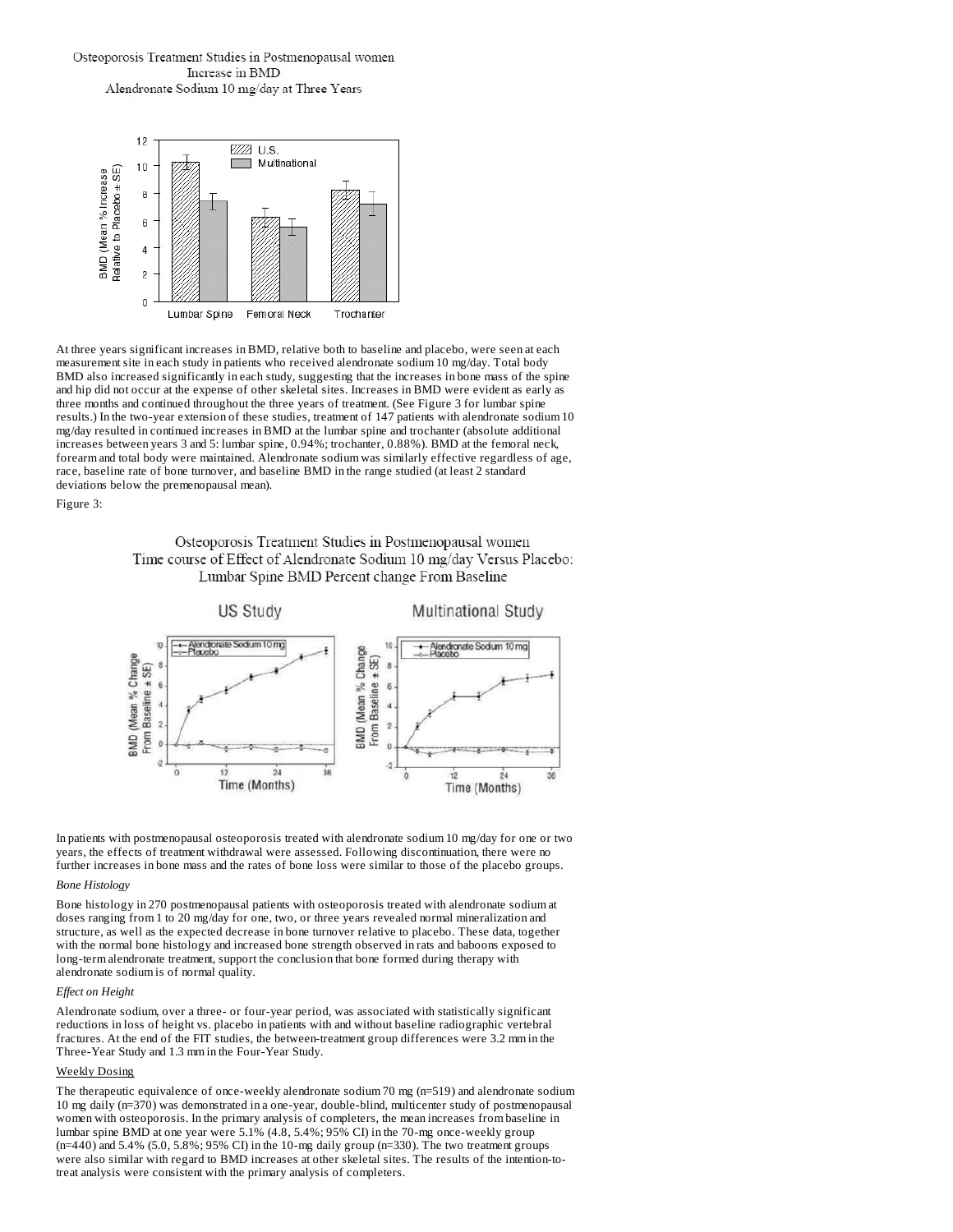#### *Concomitant Use with Estrogen/Hormone Replacement Therapy (HRT)*

The effects on BMD of treatment with alendronate sodium 10 mg once daily and conjugated estrogen (0.625 mg/day) either alone or in combination were assessed in a two-year, double-blind, placebocontrolled study of hysterectomized postmenopausal osteoporotic women (n=425). At two years, the increases in lumbar spine BMD from baseline were significantly greater with the combination (8.3%) than with either estrogen or alendronate sodiumalone (both 6.0%).

The effects on BMD when alendronate sodium was added to stable doses (for at least one year) of HRT (estrogen ± progestin) were assessed in a one-year, double-blind, placebo-controlled study in postmenopausal osteoporotic women (n=428). The addition of alendronate sodium 10 mg once daily to HRT produced, at one year, significantly greater increases in lumbar spine BMD (3.7%) vs. HRT alone (1.1%).

In these studies, significant increases or favorable trends in BMD for combined therapy compared with HRT alone were seen at the total hip, femoral neck, and trochanter. No significant effect was seen for total body BMD.

Histomorphometric studies of transiliac biopsies in 92 subjects showed normal bone architecture. Compared to placebo there was a 98% suppression of bone turnover (as assessed by mineralizing surface) after 18 months of combined treatment with alendronate sodium and HRT, 94% on alendronate sodium alone, and 78% on HRT alone. The long-term effects of combined alendronate sodium and HRT on fracture occurrence and fracture healing have not been studied.

### **14.2 Prevention of Osteoporosis in Postmenopausal Women**

### Daily Dosing

Prevention of bone loss was demonstrated in two double-blind, placebo-controlled studies of postmenopausal women 40-60 years of age. One thousand six hundred nine patients (alendronate sodium 5 mg/day; n=498) who were at least six months postmenopausal were entered into a two-year study without regard to their baseline BMD. In the other study, 447 patients (alendronate sodium 5 mg/day; n=88), who were between six months and three years postmenopause, were treated for up to three years. In the placebo-treated patients BMD losses of approximately 1% per year were seen at the spine, hip (femoral neck and trochanter) and total body. In contrast, alendronate sodium 5 mg/day prevented bone loss in the majority of patients and induced significant increases in mean bone mass at each of these sites (see Figure 4). In addition, alendronate sodium 5 mg/day reduced the rate of bone loss at the forearm by approximately half relative to placebo. Alendronate sodium 5 mg/day was similarly effective in this population regardless of age, time since menopause, race and baseline rate of bone turnover.

Figure: 4

Osteoporosis Prevention Studies in Postmenopausal Women



#### *Bone Histology*

Bone histology was normal in the 28 patients biopsied at the end of three years who received alendronate sodium at doses of up to 10 mg/day.

### *Weekly Dosing*

The therapeutic equivalence of once weekly alendronate sodium 35 mg (n=362) and alendronate sodium 5 mg daily (n=361) was demonstrated in a one-year, double-blind, multicenter study of postmenopausal women without osteoporosis. In the primary analysis of completers, the mean increases from baseline in lumbar spine BMD at one year were 2.9% (2.6, 3.2%; 95% CI) in the 35-mg once-weekly group (n=307) and 3.2% (2.9, 3.5%; 95% CI) in the 5-mg daily group (n=298). The two treatment groups were also similar with regard to BMD increases at other skeletal sites. The results of the intention-to-treat analysis were consistent with the primary analysis of completers.

#### **14.3 Treatment to Increas e Bone Mass in Men with Osteoporosis**

The efficacy of alendronate sodium in men with hypogonadal or idiopathic osteoporosis was demonstrated in two clinical studies.

## Daily Dosing

A two-year, double-blind, placebo-controlled, multicenter study of alendronate sodium 10 mg once daily enrolled a total of 241 men between the ages of 31 and 87 (mean, 63). All patients in the trial had either a BMD T-score less than or equal to -2 at the femoral neck and less than or equal to -1 at the lumbar spine, or a baseline osteoporotic fracture and a BMD T-score less than or equal to -1 at the femoral neck. At two years, the mean increases relative to placebo in BMD in men receiving alendronate sodium 10 mg/day were significant at the following sites: lumbar spine, 5.3%; femoral neck, 2.6%;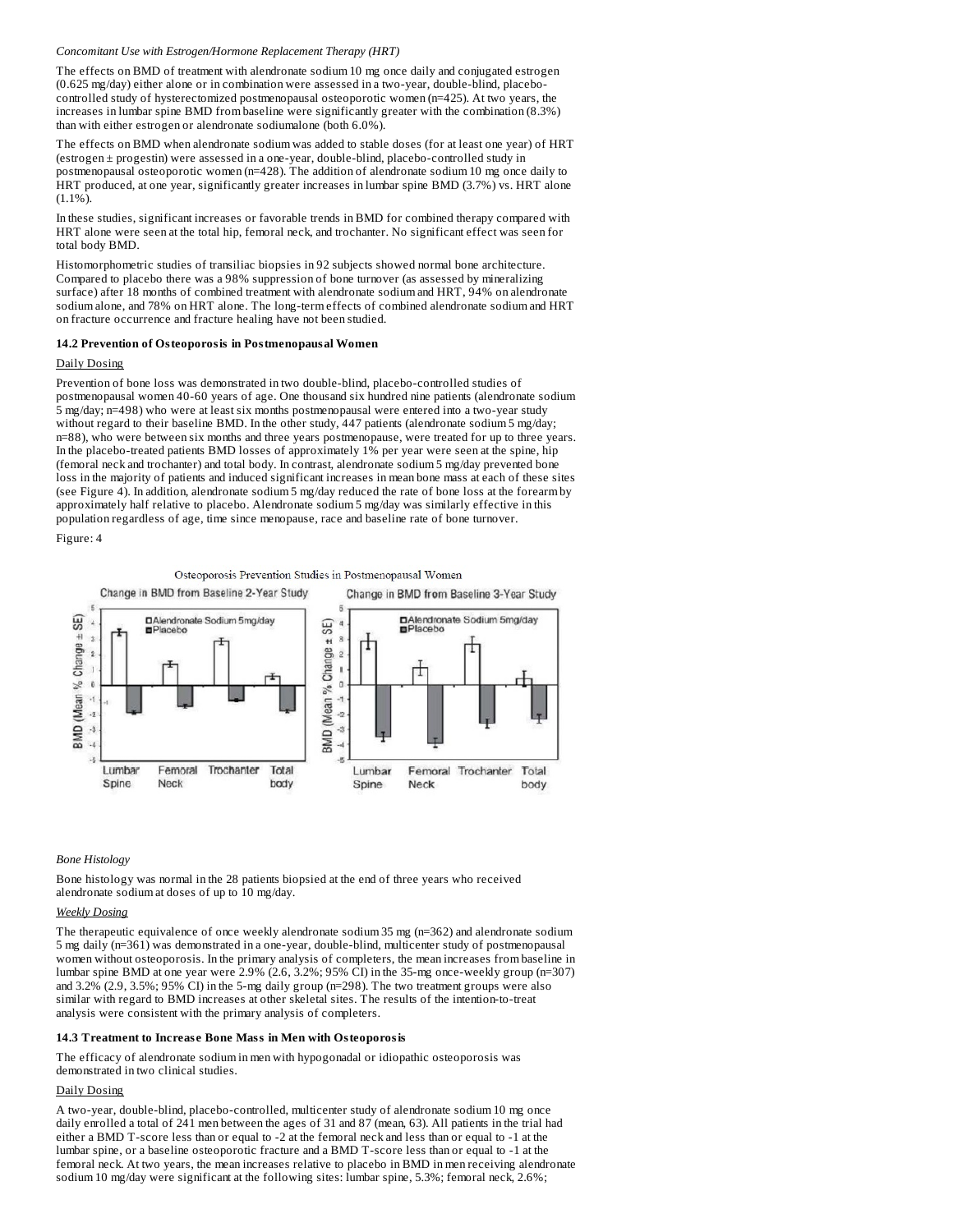trochanter, 3.1%; and total body, 1.6%. Treatment with alendronate sodium also reduced height loss (alendronate sodium, -0.6 mm vs. placebo, -2.4 mm).

### Weekly Dosing

A one-year, double-blind, placebo-controlled, multicenter study of once weekly alendronate sodium 70 mg enrolled a total of 167 men between the ages of 38 and 91 (mean, 66). Patients in the study had either a BMD T-score less than or equal to -2 at the femoral neck and less than or equal to -1 at the lumbar spine, or a BMD T-score less than or equal to -2 at the lumbar spine and less than or equal to -1 at the femoral neck, or a baseline osteoporotic fracture and a BMD T-score less than or equal to -1 at the femoral neck. At one year, the mean increases relative to placebo in BMD in men receiving alendronate sodium 70 mg once weekly were significant at the following sites: lumbar spine, 2.8%; femoral neck, 1.9%; trochanter, 2.0%; and total body, 1.2%. These increases in BMD were similar to those seen at one year in the 10 mg once daily study. In both studies, BMD responses were similar regardless of age (greater than or equal to 65 years vs. less than 65 years), gonadal function (baseline testosterone less than 9 ng/dL vs. greater than or equal to 9 ng/dL), or baseline BMD (femoral neck and lumbar spine Tscore less than or equal to -2.5 vs. greater than -2.5).

#### **14.4 Treatment of Glucocorticoid-Induced Osteoporosis**

The efficacy of alendronate sodium 5 and 10 mg once daily in men and women receiving glucocorticoids (at least 7.5 mg/day of prednisone or equivalent) was demonstrated in two, one-year, double-blind, randomized, placebo-controlled, multicenter studies of virtually identical design, one performed in the United States and the other in 15 different countries (Multinational [which also included alendronate sodium 2.5 mg/day]). These studies enrolled 232 and 328 patients, respectively, between the ages of 17 and 83 with a variety of glucocorticoid-requiring diseases. Patients received supplemental calcium and vitamin D. Figure 5 shows the mean increases relative to placebo in BMD of the lumbar spine, femoral neck, and trochanter in patients receiving alendronate sodium 5 mg/day for each study.

Figure 5:





After one year, significant increases relative to placebo in BMD were seen in the combined studies at each of these sites in patients who received alendronate sodium 5 mg/day. In the placebo-treated patients, a significant decrease in BMD occurred at the femoral neck (-1.2%), and smaller decreases were seen at the lumbar spine and trochanter. Total body BMD was maintained with alendronate sodium 5 mg/day. The increases in BMD with alendronate sodium 10 mg/day were similar to those with alendronate sodium 5 mg/day in all patients except for postmenopausal women not receiving estrogen therapy. In these women, the increases (relative to placebo) with alendronate sodium 10 mg/day were greater than those with alendronate sodium 5 mg/day at the lumbar spine (4.1% vs. 1.6%) and trochanter (2.8% vs. 1.7%), but not at other sites. Alendronate sodium was effective regardless of dose or duration of glucocorticoid use. In addition, alendronate sodium was similarly effective regardless of age (less than 65 vs. greater than or equal to 65 years), race (Caucasian vs. other races), gender, underlying disease, baseline BMD, baseline bone turnover, and use with a variety of common medications.

Bone histology was normal in the 49 patients biopsied at the end of one year who received alendronate sodium at doses of up to 10 mg/day.

Of the original 560 patients in these studies, 208 patients who remained on at least 7.5 mg/day of prednisone or equivalent continued into a one-year double-blind extension. After two years of treatment, spine BMD increased by 3.7% and 5.0% relative to placebo with alendronate sodium 5 and 10 mg/day, respectively. Significant increases in BMD (relative to placebo) were also observed at the femoral neck, trochanter, and total body.

After one year, 2.3% of patients treated with alendronate sodium 5 or 10 mg/day (pooled) vs. 3.7% of those treated with placebo experienced a new vertebral fracture (not significant). However, in the population studied for two years, treatment with alendronate sodium (pooled dosage groups: 5 or 10 mg for two years or 2.5 mg for one year followed by 10 mg for one year) significantly reduced the incidence of patients with a new vertebral fracture (alendronate sodium 0.7% vs. placebo 6.8%).

#### **14.5 Treatment of Paget's Dis eas e of Bone**

The efficacy of alendronate sodium 40 mg once daily for six months was demonstrated in two doubleblind clinical studies of male and female patients with moderate to severe Paget's disease (alkaline phosphatase at least twice the upper limit of normal): a placebo-controlled, multinational study and a U.S. comparative study with etidronate disodium 400 mg/day. Figure 6 shows the mean percent changes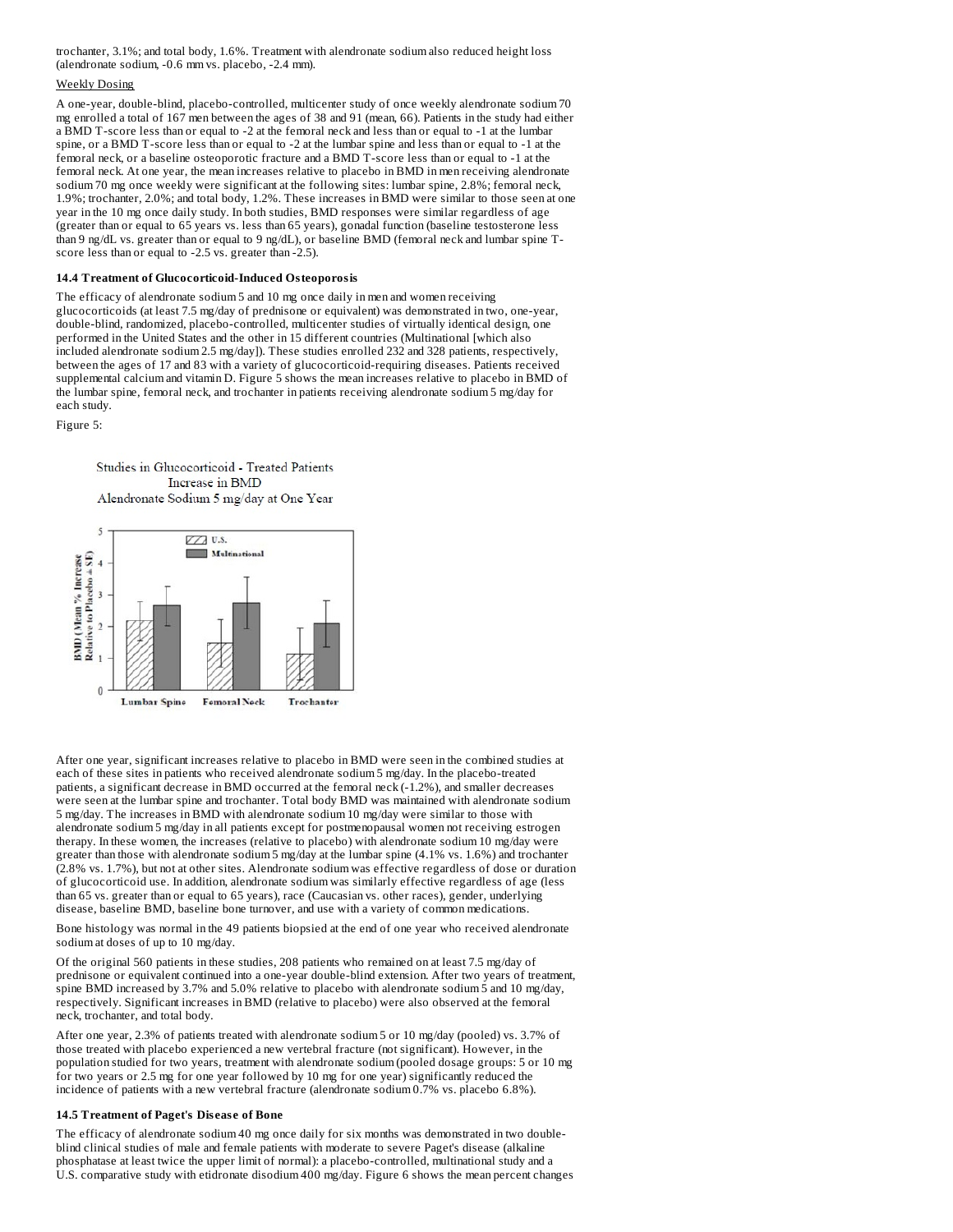from baseline in serum alkaline phosphatase for up to six months of randomized treatment. Figure 6:





At six months the suppression in alkaline phosphatase in patients treated with alendronate sodium was significantly greater than that achieved with etidronate and contrasted with the complete lack of response in placebo-treated patients. Response (defined as either normalization of serum alkaline phosphatase or decrease from baseline greater than or equal to 60%) occurred in approximately 85% of patients treated with alendronate sodium in the combined studies vs. 30% in the etidronate group and 0% in the placebo group. Alendronate sodium was similarly effective regardless of age, gender, race, prior use of other bisphosphonates, or baseline alkaline phosphatase within the range studied (at least twice the upper limit of normal).

Bone histology was evaluated in 33 patients with Paget's disease treated with alendronate sodium40 mg/day for 6 months. As in patients treated for osteoporosis *[see Clinical Studies (14.1)]*, alendronate sodium did not impair mineralization, and the expected decrease in the rate of bone turnover was observed. Normal lamellar bone was produced during treatment with alendronate sodium, even where preexisting bone was woven and disorganized. Overall, bone histology data support the conclusion that bone formed during treatment with alendronate sodium is of normal quality.

### **16 HOW SUPPLIED/STORAGE AND HANDLING**

*How Supplied*

## **5 mg Tablets**

Alendronate Sodium Tablets USP, 5 mg are white, circular, biconvex tablets debossed with 'C234' on one side and plain on the other side.

NDC 69097-234-02 Bottles of 30

## **10 mg Tablets**

Alendronate Sodium Tablets USP, 10 mg are white, oval shaped, biconvex tablets debossed with 'C235' on one side and plain on the other side.

NDC 69097-235-02 Bottles of 30

#### **35 mg Tablets**

Alendronate Sodium Tablets USP, 35 mg are white, capsule shaped, biconvex tablets debossed with 'C223' on one side and plain on the other side.

NDC 69097-223-16 Unit-of-use blister package of 4

NDC 69097-223-76 Unit-of-use blister package of 12 (3 X 4)

### **40 mg Tablets**

Alendronate Sodium Tablets USP, 40 mg are white, circular, biconvex tablets debossed with 'C236' on one side and plain on the other side.

NDC 69097-236-02 Bottles of 30

## **70 mg Tablets**

Alendronate Sodium Tablets USP, 70 mg are white, capsule shaped, biconvex tablets debossed with 'C224' on one side and plain on the other side.

NDC 69097-224-16 Unit-of-use blister package of 4

NDC 69097-224-76 Unit-of-use blister package of 12 (3 X 4)

### *Storage*

Store at 20°C to 25°C (68°F to77°F); excursions permitted to 15°C to 30°C (59°F to 86°F) [see USP Controlled Room Temperature].

Dispense in a tight, light-resistant container.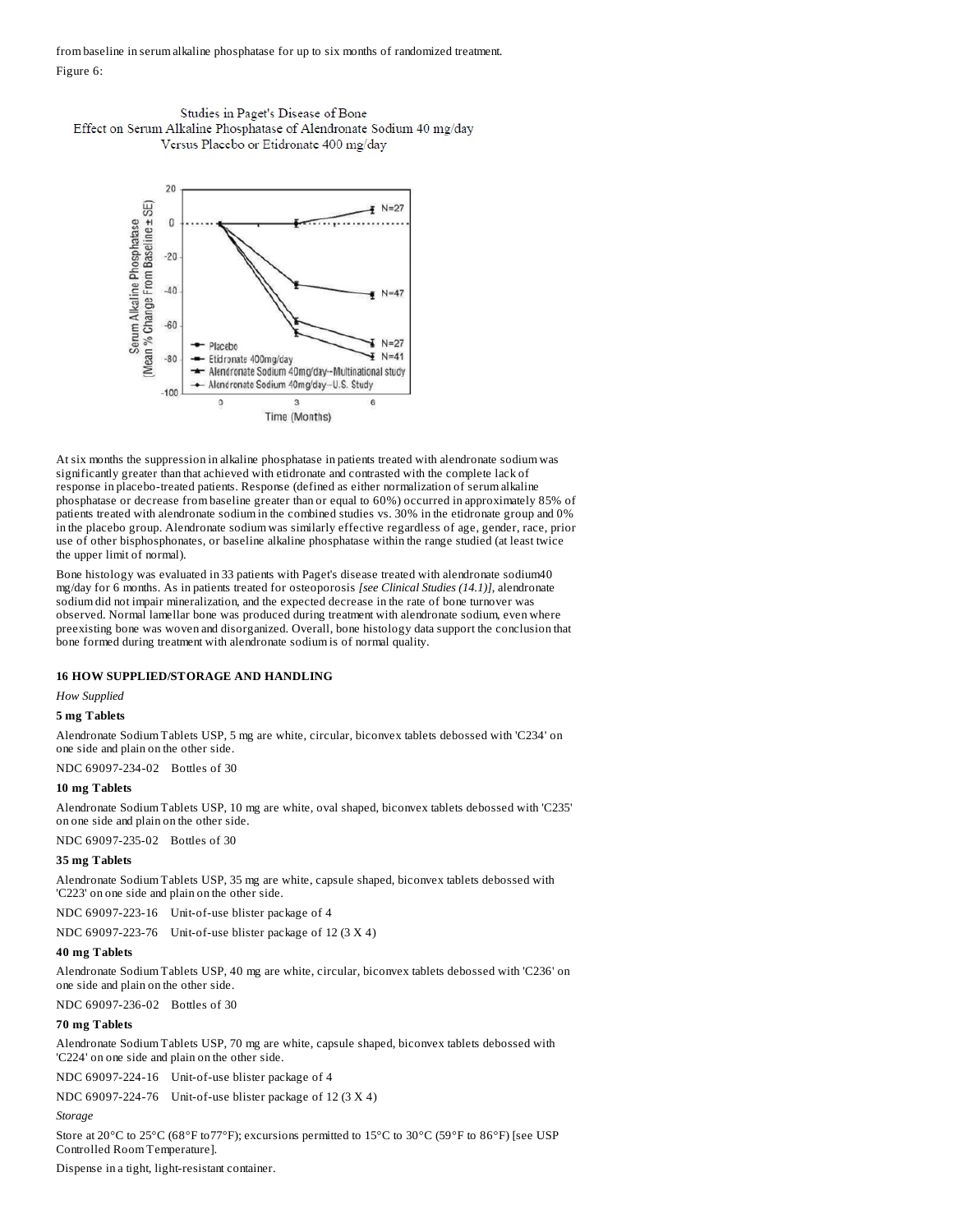## **17 PATIENT COUNSELING INFORMATION**

Advise the patient to read the FDA-approved patient labeling (Medication Guide).

Instruct patients to read the Medication Guide before starting therapy with alendronate sodium and to reread it each time the prescription is renewed.

### **17.1 Osteoporosis Recommendations, Including Calcium and Vitamin D Supplementation**

Instruct patients to take supplemental calcium and vitamin D, if daily dietary intake is inadequate. Weightbearing exercise should be considered along with the modification of certain behavioral factors, such as cigarette smoking and/or excessive alcohol consumption, if these factors exist.

### **17.2 Dosing Instructions**

Instruct patients that the expected benefits of alendronate sodium may only be obtained when it is taken with plain water the first thing upon arising for the day at least 30 minutes before the first food, beverage, or medication of the day. Even dosing with orange juice or coffee has been shown to markedly reduce the absorption of alendronate sodium *[see Clinical Pharmacology (12.3)]*.

Instruct patients not to chew or suck on the tablet because of a potential for oropharyngeal ulceration.

Instruct patients to swallow each tablet of alendronate sodium with a full glass of water (6-8 ounces) to facilitate delivery to the stomach and thus reduce the potential for esophageal irritation.

Instruct patients not to lie down for at least 30 minutes and until after their first food of the day.

Instruct patients not to take alendronate sodium at bedtime or before arising for the day. Patients should be informed that failure to follow these instructions may increase their risk of esophageal problems.

Instruct patients that if they develop symptoms of esophageal disease (such as difficulty or pain upon swallowing, retrosternal pain or new or worsening heartburn) they should stop taking alendronate sodium and consult their physician.

If patients miss a dose of once weekly alendronate sodium, instruct patients to take one dose on the morning after they remember. They should not take two doses on the same day but should return to taking one dose once a week, as originally scheduled on their chosen day.

Manufactured by:

Cipla Ltd.,

Verna Goa, India.

Manufactured for:

Cipla USA, Inc.

10 Independence Boulevard, Suite 300,

Warren, NJ 07059

Revised: 03/2020

### **MEDICATION GUIDE**

Alendronate Sodium Tablets, USP

(a len' droe nate soe' dee um)

Read the Medication Guide that comes with alendronate sodium tablets, USP before you start taking it and each time you get a refill. There may be new information. This Medication Guide does not take the place of talking with your doctor about your medical condition or treatment. Talk to your doctor if you have any questions about alendronate sodium tablets, USP.

### **What is the most important information I should know about alendronate sodium tablets, USP?**

## **Alendronate sodium tablets, USP can caus e s erious side effects including:**

- Esophagus problems
- Low calcium levels in your blood (hypocalcemia)
- Bone, joint, or muscle pain
- Severe jaw bone problems (osteonecrosis)
- Unusual thigh bone fractures

### **1. Esophagus problems.**

**Some people who take alendronate sodium tablets, USP may develop problems in the esophagus (the tube that connects the mouth and the stomach). Thes e problems include irritation, inflammation, or ulcers of the esophagus which may sometimes bleed.**

- **It is important that you take alendronate sodium tablets, USP exactly as pres cribed to help lower your chance of getting esophagus problems. (See the s ection "How should I take alendronate sodium tablets, USP?")**
- **Stop taking alendronate sodium tablets, USP and call your doctor right away if you get chest pain, new or wors ening heartburn, or have trouble or pain when you swallow.**

#### **2. Low calcium levels in your blood (hypocalcemia).**

Alendronate sodium tablets**,** USP may lower the calcium levels in your blood. If you have low blood calcium before you start taking alendronate sodium tablets**,** USP, it may get worse during treatment. Your low blood calcium must be treated before you take alendronate sodium tablets**,** USP. Most people with low blood calcium levels do not have symptoms, but some people may have symptoms. Call your doctor right away if you have symptoms of low blood calcium such as:

- Spasms, twitches, or cramps in your muscles
- Numbness or tingling in your fingers, toes, or around your mouth

Your doctor may prescribe calcium and vitamin D to help prevent low calcium levels in your blood, while you take alendronate sodium tablets, USP. Take calcium and vitamin D as your doctor tells you to.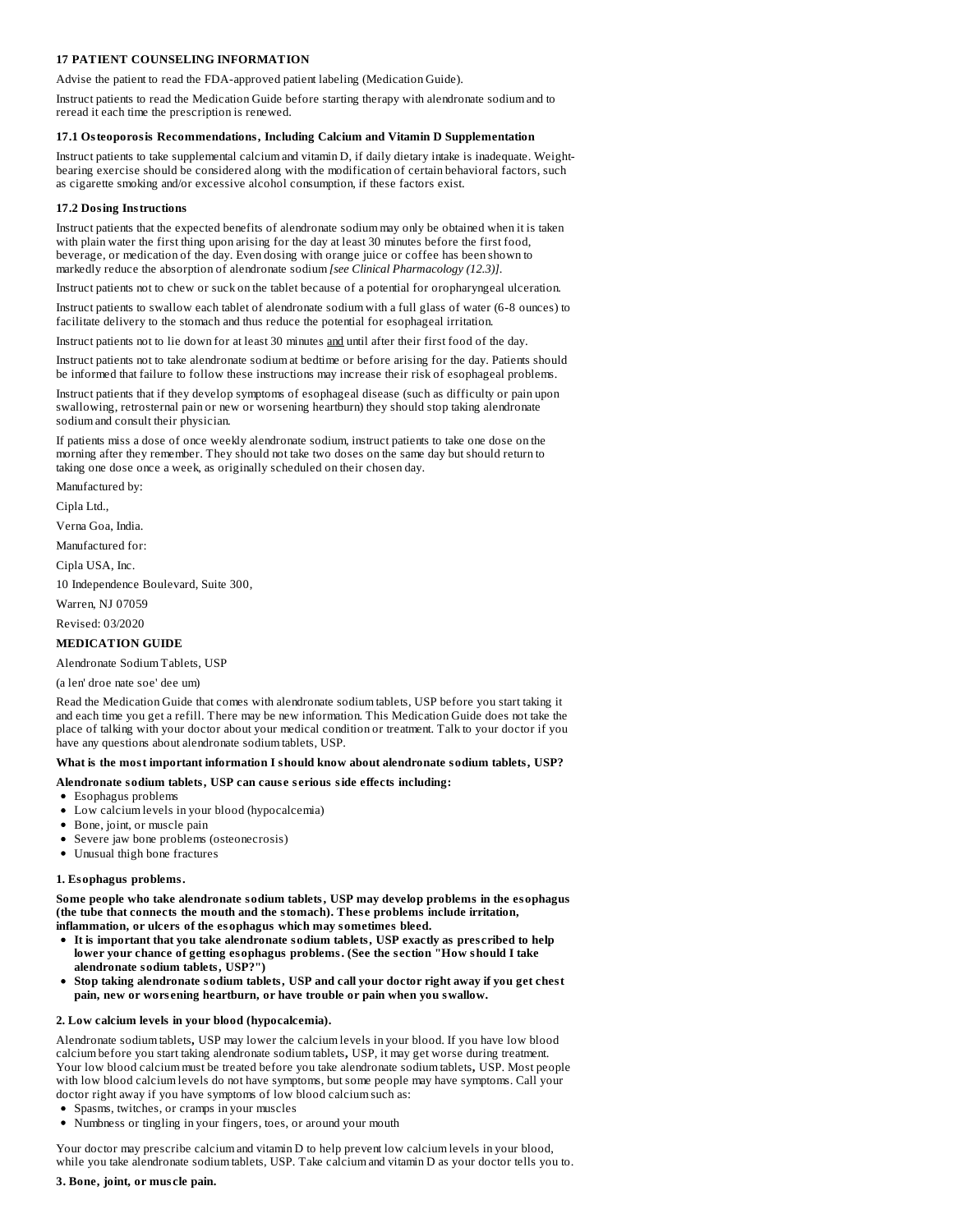Some people who take alendronate sodium tablets, USP develop severe bone, joint, or muscle pain.

### **4. Severe jaw bone problems (osteonecrosis).**

Severe jaw bone problems may happen when you take alendronate sodium tablets**,** USP. Your doctor should examine your mouth before you start alendronate sodium tablets**,** USP. Your doctor may tell you to see your dentist before you start alendronate sodium tablets**,** USP. It is important for you to practice good mouth care during treatment with alendronate sodium tablets**,** USP.

### **5. Unusual thigh bone fractures.**

Some people have developed unusual fractures in their thigh bone. Symptoms of a fracture may include new or unusual pain in your hip, groin, or thigh.

### **Call your doctor right away if you have any of thes e side effects.**

### **What are alendronate sodium tablets, USP?**

Alendronate sodium tablets**,** USP are a prescription medicine used to:

- Treat or prevent osteoporosis in women after menopause. It helps reduce the chance of having a hip or spinal fracture (break).
- Increase bone mass in men with osteoporosis.
- Treat osteoporosis in either men or women who are taking corticosteroid medicines.
- Treat certain men and women who have Paget's disease of the bone.

It is not known how long alendronate sodium tablets**,** USP works for the treatment and prevention of osteoporosis. You should see your doctor regularly to determine if alendronate sodium tablets, USP are still right for you.

Alendronate sodium tablets**,** USP are not for use in children.

### **Who should not take alendronate sodium tablets, USP?**

### **Do not take alendronate sodium tablets, USP if you:**

- Have certain problems with your esophagus, the tube that connects your mouth with your stomach
- Cannot stand or sit upright for at least 30 minutes
- Have low levels of calcium in your blood
- Are allergic to alendronate sodium tablets, USP or any of its ingredients. A list of ingredients is at the end of this leaflet.

### **What should I tell my doctor before taking alendronate sodium tablets, USP?**

### **Before you start alendronate sodium tablets, USP, be sure to talk to your doctor if you:**

- Have problems with swallowing
- Have stomach or digestive problems
- Have low blood calcium
- Plan to have dental surgery or teeth removed
- Have kidney problems
- Have been told you have trouble absorbing minerals in your stomach or intestines (malabsorption syndrome)
- Are pregnant, trying to become pregnant or suspect that you are pregnant. **If you become pregnant while taking alendronate sodium tablets, USP, stop taking it and contact your doctor.** It is not known if alendronate sodium tablets**,** USP can harm your unborn baby.
- Are breast-feeding or plan to breast-feed. It is not known if alendronate sodium passes into your milk and may harm your baby.

Especially tell your doctor if you take:

- antacids
- aspirin
- Nonsteroidal Anti-Inflammatory (NSAID) medicines

**Tell your doctor about all the medicines you take,** including prescription and non-prescription medicines, vitamins, and herbal supplements. Certain medicines may affect how alendronate sodium tablets, USP work.

Know the medicines you take. Keep a list of them and show it to your doctor and pharmacist each time you get a new medicine.

#### **How should I take alendronate sodium tablets, USP?**

- Take alendronate sodium tablets, USP exactly as your doctor tells you.
- **Alendronate sodium tablets, USP works only if taken on an empty stomach.**
- Take alendronate sodium tablets, USP **after** you get up for the day and **before** taking your first food, drink, or other medicine.
- Take alendronate sodium tablets**,** USP while you are sitting or standing.
- **Do not chew or suck on a tablet of alendronate sodium.**
- Swallow alendronate sodium tablet with a full glass (6-8 oz) of plain water only.
- **Do not** take alendronate sodium tablets**,** USP with mineral water, coffee, tea, soda, or juice.

o If you take Alendronate Daily:

- Take 1 alendronate tablet one time a day, every day **after** you get up for the day and **before** taking your first food, drink, or other medicine.
- o If you take **Once Weekly alendronate sodium tablets, USP**:
- Choose the day of the week that best fits your schedule.
- Take 1 dose of alendronate sodium tablets, USP every week on your chosen day after you get up for the day and before taking your first food, drink, or other medicine.

After swallowing alendronate sodium tablet**,** USP, wait at least 30 minutes:

- Before you lie down. You may sit, stand or walk, and do normal activities like reading.
- Before you take your first food or drink except for plain water.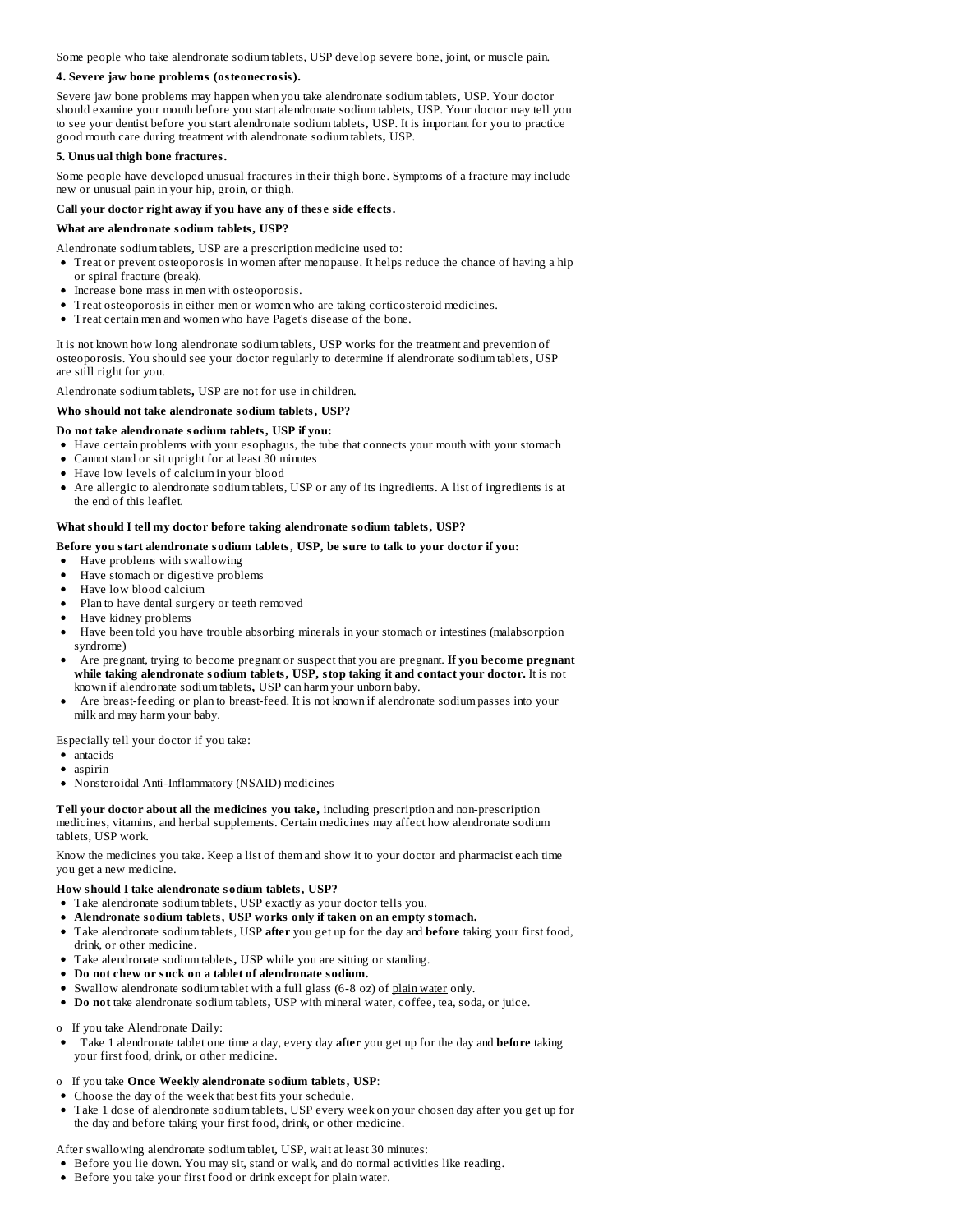Before you take other medicines, including antacids, calcium, and other supplements and vitamins.

### **Do not lie down for at least 30 minutes after you take alendronate sodium tablets, USP and after you eat your first food of the day.**

If you miss a dose of alendronate sodium tablets**,** USP, do not take it later in the day. Take your missed dose on the next morning after you remember and then return to your normal schedule. Do not take 2 doses on the same day.

If you take too much alendronate sodium tablets**,** USP, call your doctor. Do not try to vomit. Do not lie down.

### **What are the possible side effects of alendronate sodium tablets, USP?**

Alendronate sodium tablets, USP may cause serious side effects.

See **"What is the most important information I should know about alendronate sodium tablets, USP?"**

### **The most common side effects of alendronate sodium tablets, USP are:**

- Stomach area (abdominal) pain
- Heartburn
- Constination
- Diarrhea
- Upset stomach
- Pain in your bones, joints, or muscles
- Nausea

You may get allergic reactions, such as hives or swelling of your face, lips, tongue, or throat.

Worsening of asthma has been reported.

Tell your doctor if you have any side effect that bothers you or that does not go away.

These are not all the possible side effects of alendronate sodium tablets**,** USP. For more information, ask your doctor or pharmacist.

Call your doctor for medical advice about side effects. You may report side effects to FDA at 1-800- FDA-1088.

### **How do I store alendronate sodium tablets, USP?**

- Store alendronate sodium tablets**,** USP at 20°C to 25°C (68°F to 77°F); excursions permitted to 15°C
- to 30°C (59°F to 86°F). Keep alendronate sodium tablets, USP in a tightly closed container.

### **Keep alendronate sodium tablets, USP and all medicines out of the reach of children.**

### **General information about the safe and effective us e of alendronate sodium tablets, USP.**

Medicines are sometimes prescribed for purposes other than those listed in a Medication Guide. Do not use alendronate sodium tablets**,** USP for a condition for which it was not prescribed. Do not give alendronate sodium tablets**,** USP to other people, even if they have the same symptoms you have. It may harm them.

This Medication Guide summarizes the most important information about alendronate sodium tablets**,** USP. If you would like more information, talk with your doctor.

You can ask your doctor or pharmacist for information about alendronate sodium tablets, USP that is written for health professionals or you can call 1-866-604-3268.

### **What are the ingredients in alendronate sodium tablets, USP?**

### **Tablets:**

Active ingredient: alendronate sodium

Inactive ingredients: magnesium stearate, mannitol, microcrystalline cellulose, sodium starch glycolate and starch.

Manufactured by:

Cipla Ltd.,

Verna Goa, India.

Manufactured for:

Cipla USA, Inc.

10 Independence Boulevard, Suite 300,

Warren, NJ 07059

Revised: 03/2020

## **PACKAGE LABEL.PRINCIPAL DISPLAY PANEL**

**NDC 69097-223-16 Rx ONLY Once Weekly Alendronate Sodium Tablets, USP 35 mg\* PHARMACIST: Dispens e the accompanying Medication Guide to each patient. \*Each tablet contains:**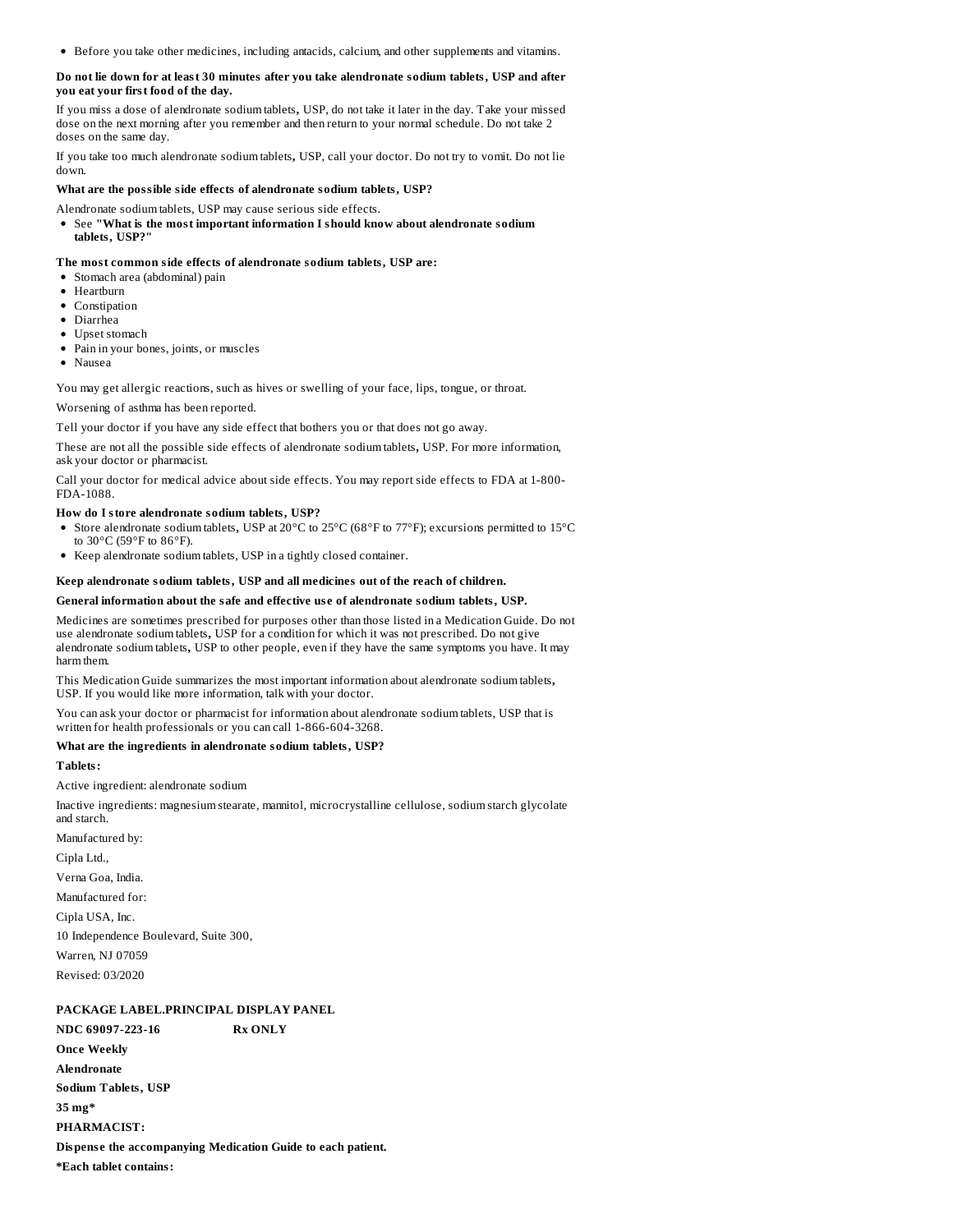**45.68 mg alendronate sodium USP (35 mg free acid equivalent)**

**Usual adult dosage: One 35 mg tablet once weekly.**

**See accompanying circular for complete dosage information.**

**1 blister of 4 Tablets**

## **Cipla**



**NDC 69097-224-16 Rx ONLY**

**Once Weekly**

**Alendronate**

**Sodium Tablets, USP**

**70 mg\***

**PHARMACIST:**

**Dispens e the accompanying Medication Guide to each patient.**

**\*Each tablet contains:**

**91.37 mg alendronate sodium USP (70 mg free acid equivalent)**

**Usual adult dosage:**

**One 70 mg tablet once weekly.**

**See accompanying circular for complete dosage information.**

**1 blister of 4 Tablets**

**Cipla**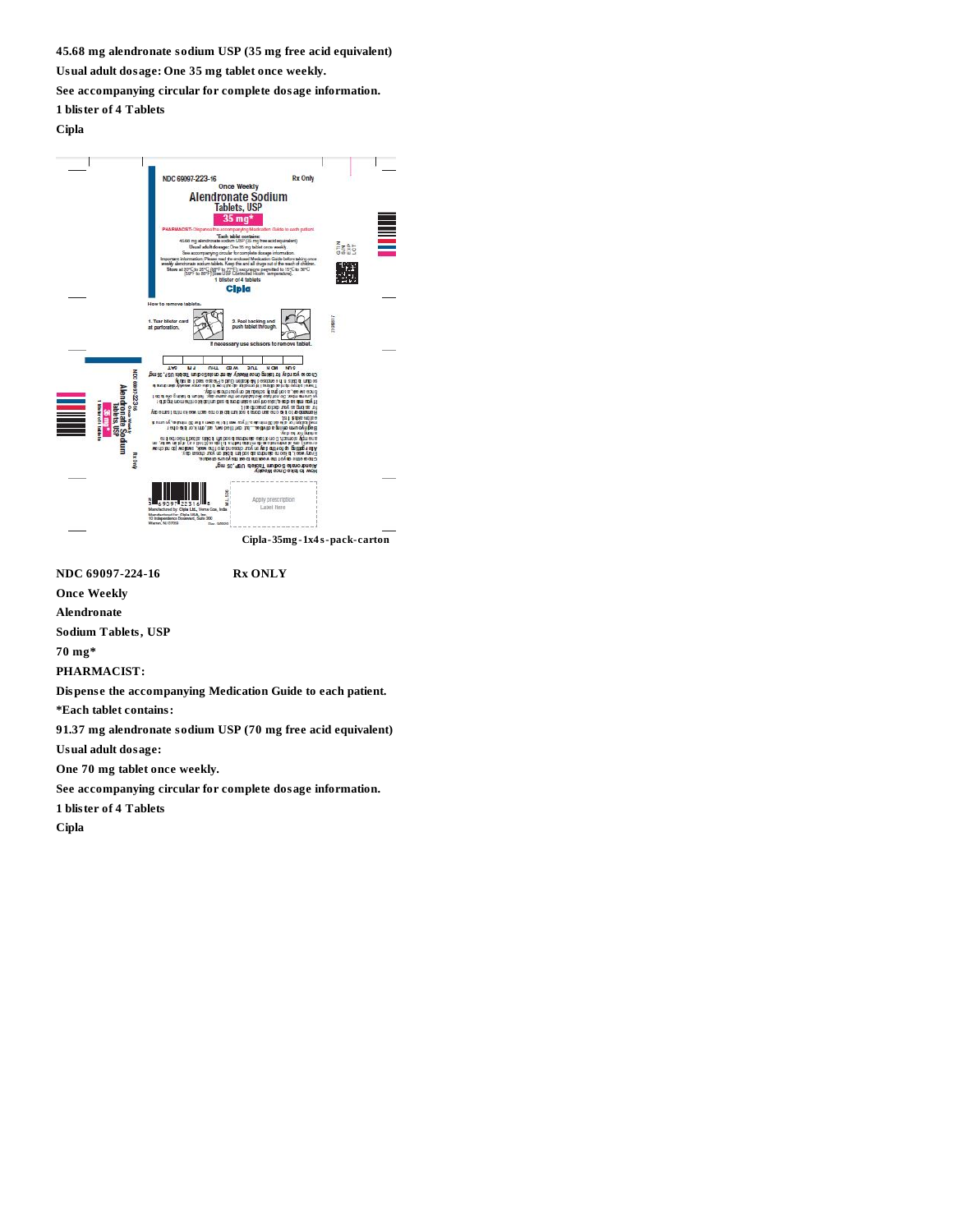|                                   | NDC 69097-224-16<br><b>Rx Only</b>                                                                                                                                                                                                                                              |                                               |  |
|-----------------------------------|---------------------------------------------------------------------------------------------------------------------------------------------------------------------------------------------------------------------------------------------------------------------------------|-----------------------------------------------|--|
|                                   | <b>Once Weekly</b><br><b>Alendronate Sodium</b>                                                                                                                                                                                                                                 |                                               |  |
|                                   | <b>Tablets, USP</b>                                                                                                                                                                                                                                                             |                                               |  |
|                                   |                                                                                                                                                                                                                                                                                 |                                               |  |
|                                   | PHARMACIST: Disponse the accompanying Medication Guide to each patient.<br>"Each tablet contains:                                                                                                                                                                               | $\frac{1}{2} \sum_{n=0}^{\infty} \frac{1}{n}$ |  |
|                                   | 01.37 mg alendronate aodium (70 mg ime and equivalent)<br>Usual adult doesge: Dre 70 mg tablet once weekly.                                                                                                                                                                     |                                               |  |
|                                   | See accompanying circular for complete dosage information.<br>Important information: Measo mad the endored Medication Cude below busing once<br>weekly stendings to column tablets. Keep this and all drugs out of the result of chi                                            |                                               |  |
|                                   | Store at 20°C to 25°C (60°F to 77°F); excursions permitted to 15°C to 30°C<br>[50°F to 86°F) [See USP Controlled Room Temperature].                                                                                                                                             |                                               |  |
|                                   | 1 bilister of 4 tablets                                                                                                                                                                                                                                                         |                                               |  |
|                                   | Clota                                                                                                                                                                                                                                                                           |                                               |  |
|                                   | How to remove tablets:                                                                                                                                                                                                                                                          |                                               |  |
|                                   | 1. Tear bilster card<br>2. Pool backing and<br>push tablet through.                                                                                                                                                                                                             |                                               |  |
|                                   | at perforation.                                                                                                                                                                                                                                                                 | 21092113                                      |  |
|                                   | If necessary use scissors to remove tablet.                                                                                                                                                                                                                                     |                                               |  |
|                                   |                                                                                                                                                                                                                                                                                 |                                               |  |
|                                   | <b>MS</b><br><b>IH<sub>3</sub></b><br><b>OHL</b><br>CFW<br><b>JUE</b><br>NON NOS<br>"pen o'i ,920 <i>ed del mal to è de ren bro la visioni N e an</i> la printita i yabitu que an espe                                                                                          |                                               |  |
| <b>NDC 69207-22416</b>            | o dann i titler in the ance to sed historic to date in a state and the careful y<br>the restor als video w spore edition work head is materially to mothe best mino opinion on                                                                                                  |                                               |  |
| Alei                              | מותכים בו האפשר, מופרס הקומו משל מכלומים נוספים כמו yalta ממולדות למקור.<br>יום עם המולדות המולדות במקור לאחר לאחר ממולדות המולדות המולדות המולדות המולדות המולדות המולדות מולדות למולדות<br>T you miss a dose, hake on yone air trouble and unit at on in part on the air of I |                                               |  |
|                                   | a see upseud ups on rows to up se up<br>your bank to bike one also can be sort and the bill may be also account of the free of the                                                                                                                                              |                                               |  |
| <b>Distance of 4 to</b><br>apiers | 193119 1000 10 1309<br>ίε υπι ω οχ. μαί υπίση ΟΕ τια έρα καλο οι ίορεί σαν μοχή ! αρ τια ίστο Είνα με το ίστο άλου από τ                                                                                                                                                        |                                               |  |
|                                   | Bighty are morning activities. In thorities down, and, of its, or a selector<br>Ame u nu fusure<br>and any structure of the state in the control and a state at the control of order                                                                                            |                                               |  |
|                                   | ma, a daw mas gho (sios of 3) aan by fut a ritwin tastim utoo e aan a brais who (se umo<br>water to not the three plans is now and to you can be a few your cover of the plant of the plant                                                                                     |                                               |  |
| <b>Rix Only</b>                   | Bis ny no arithme and at arthred at each during the true your channel day.<br>cho care the day of the week matheast fitsy our schedule.<br>Tendromas Sodium Tablets USP, 7 mg                                                                                                   |                                               |  |
|                                   | Автоом осно оже сам он                                                                                                                                                                                                                                                          |                                               |  |
|                                   |                                                                                                                                                                                                                                                                                 |                                               |  |
|                                   | Apply prescription                                                                                                                                                                                                                                                              |                                               |  |
|                                   | 9097<br>241<br>Label Hare<br>Manufactured by: Cipia Ltd., Verna Gos, Inda                                                                                                                                                                                                       |                                               |  |
|                                   | Manufactured for Cipia USA, Inc.<br>10 Independence Boulevard, Suite 300<br>Warren, NJ 07059<br>Rev. 35000                                                                                                                                                                      |                                               |  |
|                                   |                                                                                                                                                                                                                                                                                 |                                               |  |
|                                   | cipla-70mg-1x4s-pack-carton                                                                                                                                                                                                                                                     |                                               |  |

| <b>ALENDRONATE SODIUM</b><br>alendronate sodium tablet                     |  |                |                                                 |                     |                                         |                 |                           |          |
|----------------------------------------------------------------------------|--|----------------|-------------------------------------------------|---------------------|-----------------------------------------|-----------------|---------------------------|----------|
|                                                                            |  |                |                                                 |                     |                                         |                 |                           |          |
|                                                                            |  |                |                                                 |                     |                                         |                 |                           |          |
| <b>Product Information</b>                                                 |  |                |                                                 |                     |                                         |                 |                           |          |
| Product Type                                                               |  |                | HUMAN PRESCRIPTION DRUG                         |                     | <b>Item Code (Source)</b>               |                 | NDC:69097-223             |          |
| <b>Route of Administration</b>                                             |  |                | ORAL                                            |                     |                                         |                 |                           |          |
|                                                                            |  |                |                                                 |                     |                                         |                 |                           |          |
| <b>Active Ingredient/Active Moiety</b>                                     |  |                |                                                 |                     |                                         |                 |                           |          |
|                                                                            |  |                | <b>Ingredient Name</b>                          |                     |                                         |                 | <b>Basis of Strength</b>  | Strength |
| ALENDRONATE SO DIUM (UNII: 2UY4M2U3RA) (ALENDRONIC ACID - UNII:X1J18R4W8P) |  |                |                                                 |                     |                                         | ALENDRONIC ACID |                           | 35 mg    |
|                                                                            |  |                |                                                 |                     |                                         |                 |                           |          |
| <b>Inactive Ingredients</b>                                                |  |                | <b>Ingredient Name</b>                          |                     |                                         |                 |                           | Strength |
| MANNITOL (UNII: 30WL53L36A)                                                |  |                |                                                 |                     |                                         |                 |                           |          |
| CELLULOSE, MICRO CRYSTALLINE (UNII: OP1R32D61U)                            |  |                |                                                 |                     |                                         |                 |                           |          |
| SO DIUM STARCH GLYCOLATE TYPE A POTATO (UNII: 5856J3G2A2)                  |  |                |                                                 |                     |                                         |                 |                           |          |
| STARCH, CORN (UNII: O8232NY3SJ)                                            |  |                |                                                 |                     |                                         |                 |                           |          |
| MAGNES IUM STEARATE (UNII: 70097M6130)                                     |  |                |                                                 |                     |                                         |                 |                           |          |
|                                                                            |  |                |                                                 |                     |                                         |                 |                           |          |
| <b>Product Characteristics</b>                                             |  |                |                                                 |                     |                                         |                 |                           |          |
| Color                                                                      |  | <b>WHITE</b>   |                                                 | Score               |                                         |                 | no score                  |          |
| <b>Shape</b>                                                               |  | <b>CAPSULE</b> |                                                 | Size                |                                         |                 | $10 \,\mathrm{mm}$        |          |
| Flavor                                                                     |  |                |                                                 | <b>Imprint Code</b> |                                         |                 | C <sub>223</sub>          |          |
| <b>Contains</b>                                                            |  |                |                                                 |                     |                                         |                 |                           |          |
|                                                                            |  |                |                                                 |                     |                                         |                 |                           |          |
| Packaging                                                                  |  |                |                                                 |                     |                                         |                 |                           |          |
| <b>Item Code</b><br>#                                                      |  |                | <b>Package Description</b>                      |                     | Marketing Start Date Marketing End Date |                 |                           |          |
| 1 NDC:69097-223-76 3 in 1 CARTON                                           |  |                |                                                 |                     | 08/04/2008                              |                 |                           |          |
| 1 NDC:69097-223-16 4 in 1 BLISTER PACK; Type 0: Not a Combination Product  |  |                |                                                 |                     |                                         |                 |                           |          |
|                                                                            |  |                |                                                 |                     |                                         |                 |                           |          |
| <b>Marketing Information</b>                                               |  |                |                                                 |                     |                                         |                 |                           |          |
| <b>Marketing Category</b>                                                  |  |                | <b>Application Number or Monograph Citation</b> |                     | <b>Marketing Start Date</b>             |                 | <b>Marketing End Date</b> |          |
| <b>ANDA</b>                                                                |  | ANDA076768     |                                                 |                     | 08/04/2008                              |                 |                           |          |
| <b>ALENDRONATE SODIUM</b>                                                  |  |                |                                                 |                     |                                         |                 |                           |          |
| alendronate sodium tablet                                                  |  |                |                                                 |                     |                                         |                 |                           |          |
| <b>Product Information</b>                                                 |  |                |                                                 |                     |                                         |                 |                           |          |
| Product Type                                                               |  |                | HUMAN PRESCRIPTION DRUG                         |                     | <b>Item Code (Source)</b>               |                 | NDC:69097-224             |          |
| <b>Route of Administration</b>                                             |  |                | ORAL                                            |                     |                                         |                 |                           |          |